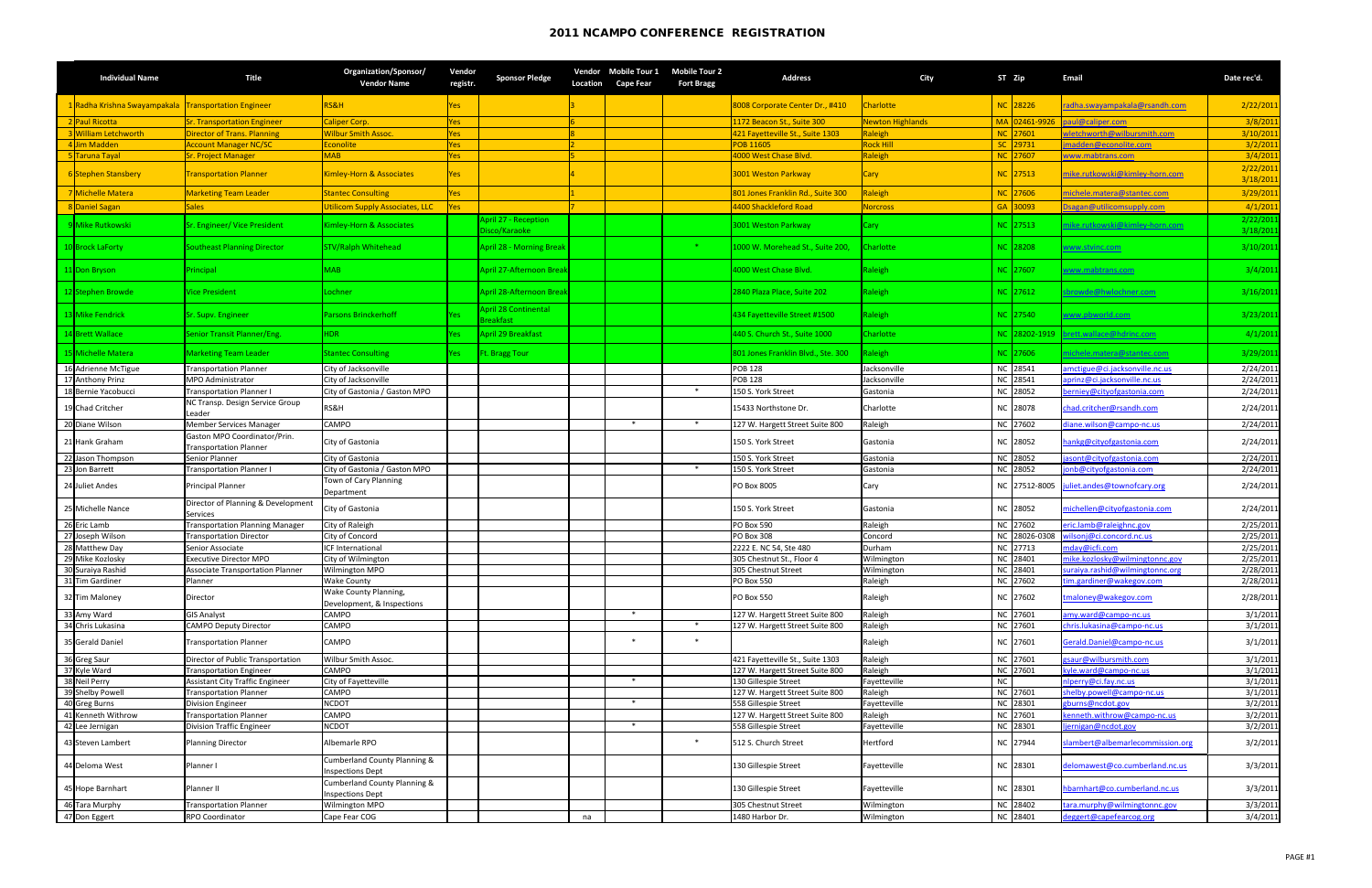|    | <b>Individual Name</b>                | <b>Title</b>                                             | <b>Organization/Sponsor/</b><br><b>Vendor Name</b>   | Vendor<br>registr. | <b>Sponsor Pledge</b> | <b>Location</b> | <b>Cape Fear</b> | Vendor Mobile Tour 1 Mobile Tour 2<br><b>Fort Bragg</b> | <b>Address</b>                                    | <b>City</b>                        | ST Zip |                      | <b>Email</b>                                           | Date rec'd.            |
|----|---------------------------------------|----------------------------------------------------------|------------------------------------------------------|--------------------|-----------------------|-----------------|------------------|---------------------------------------------------------|---------------------------------------------------|------------------------------------|--------|----------------------|--------------------------------------------------------|------------------------|
|    | 48 Bill Marley                        | <b>Transportation Planner</b>                            | FHWA-NC                                              |                    |                       |                 |                  |                                                         | 310 New Bern Avenue                               | Raleigh                            |        | NC 27601             | ill.marley@dot.gov                                     | 3/7/2011               |
|    | 49 Joe Geigle                         | Congestion Management /ITS<br>Engineer                   | FHWA-NC                                              |                    |                       |                 |                  |                                                         | 310 New Bern Avenue                               | Raleigh                            |        | NC 27601             | joseph.geigle@dot.gov                                  | 3/7/2011               |
|    | 50 Loretta Barren                     | <b>Transportation Planner</b>                            | <b>FHWA-NC</b>                                       |                    |                       |                 |                  |                                                         | 310 New Bern Avenue                               | Raleigh                            |        | NC 27601             | oretta.barren@dot.gov                                  | 3/7/2011               |
|    | 51 Margaret Bessette                  | <b>Principal Planner</b>                                 | City of Winston Salem                                |                    |                       |                 | $\ast$           |                                                         | POB 2511                                          | <b>Winston Salem</b>               |        | NC 27102             | nargb@cityofws.org                                     | 3/7/2011               |
|    | 52 Rhett Fussell                      | Supervising Engineer                                     | Parsons Brinckerhoff                                 |                    |                       |                 |                  |                                                         | 434 Fayetteville Street                           | Raleigh                            |        | NC 27601             | ussell@pbworld.com                                     | 3/7/2011               |
|    | 53 Unwanna Dabney                     | Planning & Program Development<br>Mgr.                   | FHWA-NC                                              |                    |                       |                 |                  |                                                         | 310 New Bern Avenue                               | Raleigh                            |        | NC 27601             | unwanna.dabney@dot.gov                                 | 3/7/2011               |
|    | 54 Aileen Mayhew                      |                                                          | Michael Baker Engineering, Inc.                      |                    |                       |                 |                  |                                                         | 8000 Regency Parkway Suite 200                    | Cary                               |        | NC 27518             | pbest@mbakercorp.com                                   | 3/8/2011               |
|    | 55 Russell Dalton                     | <b>Transportation Engineer</b>                           | Town of Apex                                         |                    |                       |                 |                  | $\ast$                                                  | <b>POB 250</b>                                    | Apex                               |        | NC 27502             | ussell.dalton@apexnc.org                               | 3/8/2011               |
|    | Elizabeth Honeycutt                   | Transportation Engineer                                  | <b>NCDOT</b>                                         |                    |                       |                 |                  |                                                         | 750 N Greenfield Pkwy.                            | Garner                             |        | NC 27597             | ehoneycutt@ncdot.gov                                   | 3/9/2011               |
|    | 57 Reed Huegerich                     | <b>Transportation Planner</b>                            | <b>Town of Apex</b>                                  |                    |                       |                 |                  |                                                         | <b>POB 250</b>                                    | Apex                               |        | NC 27502             | eed.huegerich@apexnc.org                               | 3/9/2011               |
|    | <b>Andrew Spiliotis</b>               | <b>Transportation Planner</b>                            | City of Greensboro                                   |                    |                       |                 | $\ast$           |                                                         | 300 W. Washington St.                             | Greensboro                         |        | NC 27402             | rew.spiliotis@greensboro-nc.gov                        | 3/10/2011              |
|    | 59 Lydia McIntyre                     | Transportation Planning Engr.                            | City of Greensboro                                   |                    |                       |                 |                  |                                                         | 300 W. Washington St.                             | Greensboro                         |        | NC 27402             | vdia.mcintyre@greensboro-nc.gov                        | 3/10/2011              |
|    | 60 Peggy Holland                      | <b>Bike Ped Coordinator</b>                              | City of Greensboro                                   |                    |                       |                 | $\ast$           |                                                         | 300 W. Washington St.                             | Greensboro                         |        | NC 27402             | oeggy.holland@greensboro-nc.gov                        | 3/10/2011              |
|    | 61 Rajit Ramkumar                     | <b>Transportation Engineer</b>                           | Wilbur Smith Assoc.                                  |                    |                       |                 |                  |                                                         | 421 Fayetteville St., Suite 1303                  | Raleigh                            |        | NC 27601             | ramkumar@wilbursmith.com                               | 3/10/2011              |
|    | 62 Roberto Miguel<br>63 Tyler Meyer   | <b>Transportation Engineer</b>                           | <b>Wilbur Smith Assoc</b>                            |                    |                       |                 |                  | $*$                                                     | 421 Fayetteville St., Suite 1303                  | Raleigh                            |        | NC 27601<br>NC 27402 | miguel@wilbursmith.com                                 | 3/10/2011              |
|    | 64 Chad Aldridge                      | Transportation Planning Mgr.                             | City of Greensboro<br>City of Winston Salem          |                    |                       |                 |                  |                                                         | 300 W. Washington St.<br>100 East First Street    | Greensboro<br><b>Winston Salem</b> |        | NC 27101             | yler.meyer@greensboro-nc.gov<br>hada@cityofws.org      | 3/10/2011              |
|    | 65 Connie Curtis                      | <b>Engineering Technician</b><br>Deputy Director         | City of Winston Salem                                |                    |                       |                 | $\ast$           |                                                         | 100 East First Street                             | <b>Winston Salem</b>               |        | NC 27101             | conniec@cityofws.org                                   | 3/11/2011<br>3/11/2011 |
| 66 | Fred Haith                            | <b>Transportation Engineer</b>                           | City of Winston Salem                                |                    |                       |                 | $\ast$           | $\ast$                                                  | 100 East First Street                             | <b>Winston Salem</b>               |        | NC 27101             | redrickh@cityofws.org                                  | 3/11/2011              |
|    | 67 Greg Errett                        | Planning Devel. Coordinator                              | <b>City of Winston Salem</b>                         |                    |                       |                 |                  | $*$                                                     | 100 East First Street                             | <b>Winston Salem</b>               |        | NC 27101             | grege@cityofws.org                                     | 3/11/2011              |
|    | 68 Kevin Edwards                      | <b>Transportation Planner</b>                            | <b>City of Winston Salem</b>                         |                    |                       |                 |                  |                                                         | 100 East First Street                             | <b>Winston Salem</b>               |        | NC 27101             | cevine@cityofws.org                                    | 3/11/2011              |
|    | 69 Matthew Burczyk                    | Bike & Ped Coordinator                                   | City of Winston Salem                                |                    |                       |                 | *                |                                                         | 100 East First Street                             | <b>Winston Salem</b>               |        | NC 27101             | nattbk@cityofws.org                                    | 3/11/2011              |
|    | 70 Myra Stafford                      | Sidewalk Project Specialist                              | City of Winston Salem                                |                    |                       |                 | $\ast$           | $\ast$                                                  | 100 East First Street                             | <b>Winston Salem</b>               |        | NC 27101             | nyras@cityofws.org                                     | 3/11/2011              |
|    | 71 Phillip Vereen                     | Transit Planner                                          | City of Winston Salem                                |                    |                       |                 |                  | $\ast$                                                  | 100 East First Street                             | <b>Winston Salem</b>               |        | NC 27101             | phillipv@cityofws.org                                  | 3/11/2011              |
|    | 72 Stanley Polanis                    | Director                                                 | City of Winston Salem                                |                    |                       |                 |                  |                                                         | 100 East First Street                             | <b>Winston Salem</b>               |        | NC 27101             | tanp@cityofws.org                                      | 3/11/2011              |
|    | 73 Wendy Miller                       | Principal Trans. Planner                                 | City of Winston Salem                                |                    |                       |                 |                  |                                                         | 100 East First Street                             | <b>Winston Salem</b>               |        | NC 27101             | wendym@cityofws.org                                    | 3/11/2011              |
|    | 74 Adam Fischer                       | Director of Transportation                               | City of Greensboro                                   |                    |                       |                 |                  |                                                         | POB 3136                                          | Greensboro                         |        | NC 27401             | adam.fischer@greensboro-nc.gov                         | 3/14/2011              |
|    | 75 Bob Cook                           | Transportation Program Mgr.                              | City of Charlotte                                    |                    |                       |                 |                  |                                                         | 600 E. 4th St.                                    | Charlotte                          |        | NC 28202             | wcook@charlottenc.gov                                  | 3/14/2011              |
|    | 76 Jonathan Marshall                  | Commerce Director                                        | <b>Cabarrus County</b>                               |                    |                       |                 |                  |                                                         | <b>POB 707</b>                                    | Concord                            |        |                      | NC 28026-0707 jbmarshall@cabarruscounty.us             | 3/14/2011              |
|    | Jonathan Marshall                     |                                                          | Cabarrus County                                      |                    |                       |                 |                  |                                                         | P.O. Box 707                                      | Concord                            |        | NC 28026-0707        | bmarshall@cabarruscounty.us                            | 3/14/2011              |
|    | 78 Jill Gurak                         | Senior Project Manager                                   | <b>Atkins</b>                                        |                    |                       |                 |                  | $*$                                                     | 5200 Seventy Seven Center Dr.                     | <b>Charlotte</b>                   |        | NC 28217             | Ill.gurak@atkinsglobal.com                             | 3/15/2011              |
|    | 79 Bob League                         | Principal Trans. Planner                                 | City of Rocky Mount                                  |                    |                       |                 |                  | $*$                                                     | PO Box 1180                                       | <b>Rocky Mount</b>                 |        | NC 27802             | ob.league@rockymountnc.gov                             | 3/15/2011              |
|    | 80 Carl Gibilaro                      | Group Manager, Transp. Design                            | <b>Atkins</b>                                        |                    |                       |                 |                  |                                                         | 5200 Seventy Seven Center Dr.                     | Charlotte                          |        | NC 28217             | gibilaro@pbsj.com                                      | 3/15/2011              |
|    | 81 Eric Keravuori                     | Dir. of Engineering                                      | Town of Wake Forest                                  |                    |                       |                 | $\ast$           | $\ast$                                                  | 301 S. Brooks St.                                 | <b>Wake Forest</b>                 |        | NC 27587             | ekeravuori@wakeforestnc.gov                            | 3/15/2011              |
|    | 82 Jeanne Richter                     | <b>Assistant Vice President</b>                          | The LPA Group Inc.                                   |                    |                       |                 |                  |                                                         | 5600 77 Center Drive, Ste 200                     | Columbia                           |        | SC 29201             | richter@lpagroup.com                                   | 3/15/2011              |
|    | 83 Paul Black                         | Director                                                 | FBRMPO                                               |                    |                       |                 |                  | $\ast$                                                  | 339 New Leicester Hwy, Ste 140                    | Asheville                          |        | NC 28806             | paul@landofsky.org                                     | 3/15/2011              |
| 85 | 84 Scot Sibert<br><b>Steve Yetman</b> | Senior Transportation Planner<br>Assistant City Engineer | STV/RWA<br>City of Rocky Mount                       |                    |                       |                 | $\ast$           | $\ast$                                                  | 1000 West Morehead St.<br>PO Box 1180             | Charlotte<br><b>Rocky Mount</b>    |        | NC 28208<br>NC 27802 | scot.sibert@stvinc.com<br>teve.yetman@rockymountnc.gov | 3/15/2011<br>3/15/2011 |
|    | 86 Sue Flowers                        | Senior Project Manager                                   | The LPA Group Inc.                                   |                    |                       |                 | $\ast$           |                                                         | 5600 77 Center Drive, Ste 200                     | Columbia                           |        | SC 29201             | srflowers@Ipagroup.com                                 | 3/15/2011              |
|    | 87 Scott Lane                         | Sr. Transportation Planner                               | <b>Stantec Consulting</b>                            |                    |                       |                 | $\ast$           | $*$                                                     | 801 Jones Franklin Rd., Suite 300                 | Raleigh                            |        | NC 27606             | cott.lane@stantec.com                                  | 3/16/2011              |
|    | 88 Andy Grzymski                      | <b>Transportation Planner</b>                            | Charlotte DOT                                        |                    |                       |                 |                  | $\ast$                                                  | 600 East 4th St.                                  | Charlotte                          |        | NC 28202             | nschott@charlottenc.gov                                | 3/17/2011              |
|    | 89 Bethany Wild                       | <b>Transportation Planner</b>                            | Western Piedmont COG                                 |                    |                       |                 | *                |                                                         | 736 4th Street, SW                                | Hickory                            |        | NC 28602             | bethany.wild@wpcog.org                                 | 3/17/2011              |
|    | 90 John Marshall, AICP                | <b>Planning Director</b>                                 | Western Piedmont COG                                 |                    |                       |                 |                  |                                                         | 736 4th Street, SW                                | Hickory                            |        | NC 28602             | ohn.marshall@wpcog.org                                 | 3/17/2011              |
|    | 91 John Tippett, AICP                 | Planning, CD & GIS Director                              | Western Piedmont COG                                 |                    |                       |                 |                  |                                                         | 736 4th Street, SW                                | Hickory                            |        | NC 28602             | john.tippett@wpcog.org                                 | 3/17/2011              |
|    | 92 Michelle Reynolds                  | Manager, Business Development                            | G4S Secure Solutions (USA), Inc.                     |                    |                       |                 |                  | $\ast$                                                  | 9001 Aerial Center Parkway, Ste 105 Morrisville   |                                    |        | NC 27560             | michelle.reynolds@usa.g4s.com                          | 3/17/2011              |
|    | 93 Sam Moore                          | General Manager                                          | G4S Secure Solutions (USA), Inc.                     |                    |                       |                 |                  | $\ast$                                                  | 9001 Aerial Center Parkway, Ste 105   Morrisville |                                    |        | NC 27560             | sam.moore@usa.g4s.com                                  | 3/17/2011              |
| 94 | Fleming El-Amin                       | <b>Transportation Planner</b>                            | City of Raleigh                                      |                    |                       |                 |                  |                                                         | <b>POB 590</b>                                    | Raleigh                            |        | NC 27602             | fleming.el-amin@raleighnc.gov                          | 3/18/2011              |
|    | 95 William Kerr                       | Senior Planner                                           | Moffitt & Nichol                                     |                    |                       |                 | $\ast$           | $\ast$                                                  | 1616 E. Millbrook Road                            | Cary                               |        | NC 27511             | wkerr@moffitnichol.com                                 | 3/18/2011              |
|    | 96 Anil Panicker                      | <b>Transportation Engineer</b>                           | <b>NCDOT</b>                                         |                    |                       |                 |                  |                                                         | 1554 MSC                                          | Raleigh                            |        | NC 27699-1554        | apanicker@charlottenc.gov                              | 3/21/2011              |
|    | 97 Behshad Norowzi                    | NE Group Supervisor                                      | <b>NCDOT</b>                                         |                    |                       |                 |                  |                                                         | 1554 MSC                                          | Raleigh                            |        | NC 27699-1554        | onorowzi@ncdot.gov                                     | 3/21/2011              |
|    | 98 Brendan Merithew                   | <b>Transportation Engineer</b>                           | <b>NCDOT</b>                                         |                    |                       |                 |                  | $\ast$                                                  | 1554 MSC                                          | Raleigh                            |        |                      | NC 27699-1554 bwmerithew@ncdot.gov                     | 3/21/2011              |
|    | 99 Bryan Johnson                      | <b>Transportation Engineer</b>                           | <b>NCDOT</b>                                         |                    |                       |                 | $\ast$           |                                                         | 1554 MSC                                          | Raleigh                            |        |                      | NC 27699-1554 bdjohnson3@ncdot.gov                     | 3/21/2011              |
|    | 100 Carie Carper                      | <b>Transportation Engineer</b>                           | <b>NCDOT</b>                                         |                    |                       |                 |                  |                                                         | 1554 MSC                                          | Raleigh                            |        | NC 27699-1554        | clcarper@ncdot.gov                                     | 3/21/2011              |
|    | 101 Carlos Moya-Astudillo             | Transportation Engineer                                  | <b>NCDOT</b>                                         |                    |                       |                 |                  | $\ast$                                                  | 1554 MSC                                          | Raleigh                            |        | NC 27699-1554        | cemoya@ncdot.gov                                       | 3/21/2011              |
|    | 102 Carrie Reeves, P.E.               | Safety & Design Review Engineer                          | City of Greensboro                                   |                    |                       |                 |                  |                                                         | 300 W. Washington St.                             | Greensboro                         |        | NC 27402             | carrie.reeves@greensboro-nc.gov                        | 3/21/2011              |
|    | 103 Cheryl Evans                      | ITS Development Engineer                                 | NCDOT - Transportation Mobility<br>& Safety Division |                    |                       |                 |                  |                                                         | 750 N. Greenfield Pkwy                            | Garner                             |        | NC 27529             | cevans@ncdot.gov                                       | 3/21/2011              |
|    | 104 Chris Spencer, P.E.               | <b>Engineering Division Manager</b>                      | Greensboro Dept of<br>Transportation                 |                    |                       |                 |                  |                                                         | 300 W. Washington St.                             | Greensboro                         |        | NC 27402             | chris.spencer@greensboro-nc.gov                        | 3/21/2011              |
|    | 105 Dan Thomas                        | Tech Services Unit Head                                  | <b>NCDOT</b>                                         |                    |                       |                 |                  |                                                         | 1554 MSC                                          | Raleigh                            |        |                      | NC 27699-1554 danthomas@ncdot.gov                      | 3/21/2011              |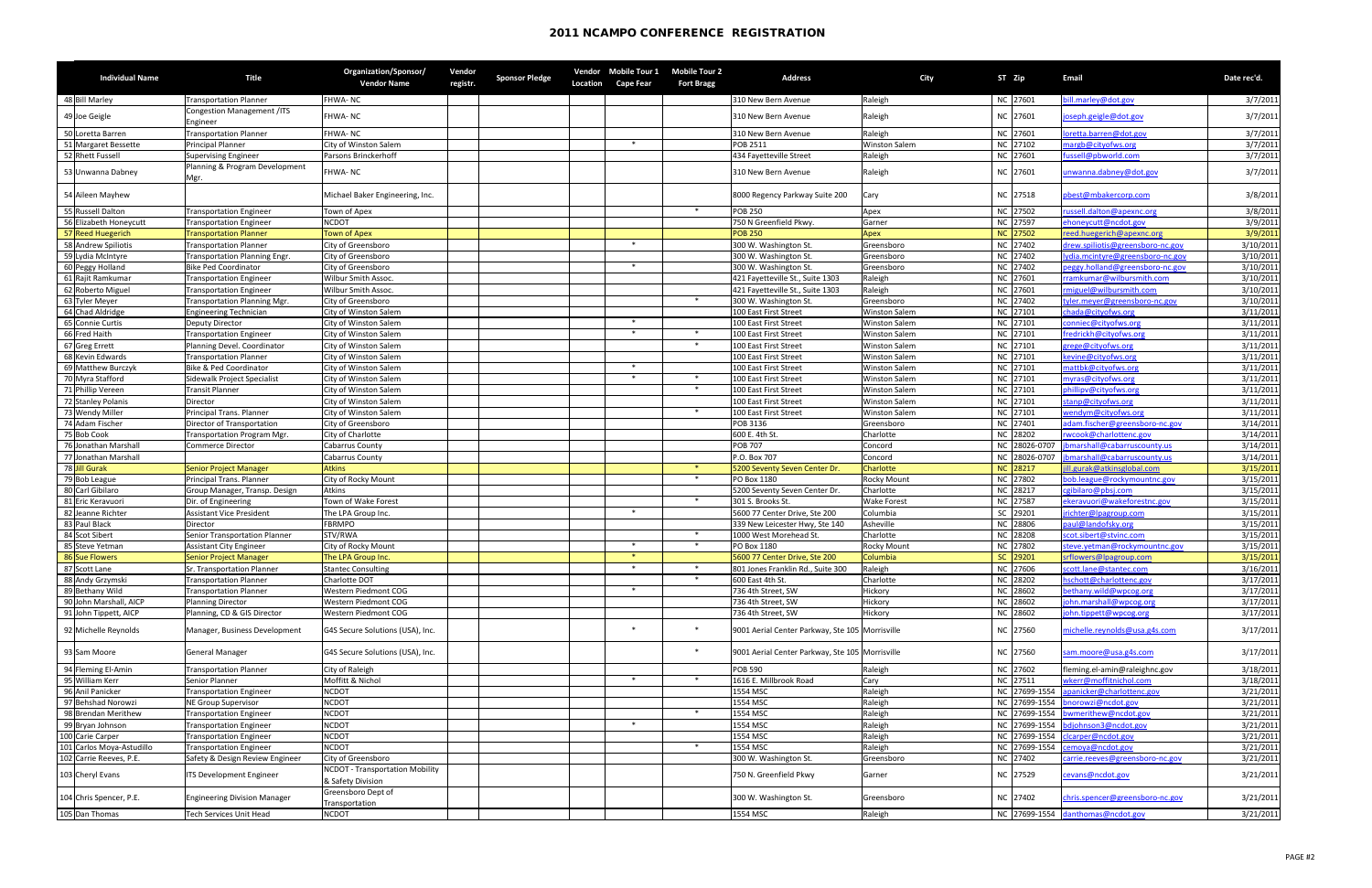| 106 Daniel Sellers<br><b>NCDOT</b><br>1554 MSC<br>Raleigh<br>NC 27699-1554 dcsellers1@ncdot.gov<br>Transportation Engineer<br>NC 27699-1554 ddsturdivant@ncdot.gov<br><b>NCDOT</b><br>107 Darius Sturdivant<br>$\ast$<br>$\ast$<br>1554 MSC<br>Raleigh<br>Transportation Engineer<br>$\ast$<br>Dvreeland@greenvillenc.gov<br>108 Daryl Vreeland<br>City of Greenville<br>$\ast$<br>NC 27834<br><b>Transportation Planner</b><br>1500 Beatty St.<br>Greenville<br>109 David Keilson<br><b>NCDOT</b><br>NC 27699-1554 dpkeilson@ncdot.gov<br>1554 MSC<br>Raleigh<br><b>Transportation Engineer</b><br>110 Drew Joyner<br><b>NCDOT</b><br>1598 Mail Service Center<br>Raleigh<br>NC 27699-1598 drew.joyner@ncdot.gov<br>Human Environment Unit Head<br><b>NCDOT</b><br>Raleigh<br>1554 MSC<br>NC 27699-1554 ewthomas@ncdot.gov<br>111 Earlene Thomas<br><b>Western Unit Head</b><br>112 Elena Talanker<br><b>NCDOT</b><br>$\ast$<br>NC 27699-1554 etalanker@ncdot.gov<br><b>Staff Engineer</b><br>1554 MSC<br>Raleigh<br>113 Elina Zlotchenko<br><b>NCDOT</b><br>1554 MSC<br>NC 27699-1554 ezlotchenko@ncdot.gov<br>MPO/RPO Program Manager<br>$\ast$<br>Raleigh<br>3/21/2011<br>114 Frances Bisby<br><b>NCDOT</b><br>$*$<br>1554 MSC<br>Raleigh<br>NC 27699-1554 fdbisby@ncdot.gov<br>3/21/2011<br><b>Transportation Engineer</b><br>$\sqrt{115}$ Hemal Shah<br><b>NCDOT</b><br>Raleigh<br>NC 27699-1554 hishah@ncdot.gov<br><b>Transportation Engineer</b><br>1554 MSC<br>3/21/2011<br><b>NCDOT</b><br>1554 MSC<br>Burlington-Graham MPO Coordinator<br>Raleigh<br>NC 27699-1554 hmsurti@ncdot.gov<br>116 Hemang Surti<br>117 Hong Qi Lu<br>NC 27699-1554 hlu@ncdot.gov<br><b>NCDOT</b><br>$\ast$<br>1554 MSC<br><b>Transportation Engineer III</b><br>$\ast$<br>Raleigh<br>118 Ivo Dernev<br>$*$<br><b>NCDOT</b><br>Raleigh<br>1554 MSC<br>NC 27699-1554  isdernev@ncdot.gov<br><b>Transportation Engineer</b><br>$\ast$<br>119 Jamal Alavi<br>Metrolina Planning Group Supervisor<br><b>NCDOT</b><br>1554 MSC<br>NC 27699-1554 jalavi@ncdot.gov<br>Raleigh<br>120 Jessica McClure<br>NC 27699-1554<br>$\ast$<br>Raleigh<br>imcclure1@ncdot.gov<br><b>NCDOT</b><br>1554 MSC<br>Engineer<br><b>Gaston County Planning &amp;</b><br>121 Willie King<br>128 W. Main Avenue, Ste 216<br>NC 28052<br>willie.king@co.gaston.nc.us<br>Planner<br>Gastonia<br><b>Development Services</b><br>122 Julie Bollinger<br>1554 MSC<br>NC 27699-1554<br>3/21/2011<br><b>NCDOT</b><br>Raleigh<br>jbollinger@ncdot.gov<br>$\ast$<br><b>Transportation Engineer</b><br>123 Keith Dixon<br><b>NCDOT</b><br>NC 27699-1554 kdixon1@ncdot.gov<br>1554 MSC<br>Raleigh<br>3/21/2011<br><b>Transportation Engineer</b><br>124<br><b>NCDOT</b><br>$*$<br>1554 MSC<br>Raleigh<br>NC 27699-1554   Idosse@ncdot.gov<br>Linda Dosse<br>3/21/2011<br><b>Transportation Planning Engineer</b><br>125<br><b>NCDOT</b><br>3/21/2011<br>$*$<br>1554 MSC<br>Raleigh<br>NC 27699-1554 Inguyen@ncdot.com<br>Linh Nguyen<br><b>Transportation Engineer III</b><br>126 Mark Eatman<br><b>NCDOT</b><br>1554 MSC<br>Raleigh<br>NC 27699-1554 mreatman@ncdot.gov<br>3/21/2011<br><b>Transportation Engineer II</b><br>127 Michael Abuya<br><b>NCDOT</b><br>1554 MSC<br>Raleigh<br>NC 27699-1554 mrabuya@ncdot.gov<br>3/21/2011<br><b>Transportation Engineer</b><br>128 Nora McCann<br><b>NCDOT</b><br>1554 MSC<br>Raleigh<br>NC 27699-1554 namccann@ncdot.gov<br>Goldsboro MPO Coordinator<br>129 Pam Cook<br><b>NCDOT</b><br>1554 MSC<br>Raleigh<br>NC 27699-1554 prcook@ncdot.gov<br><b>Transportation Engineer</b><br>130 Priya Nimbole<br><b>NCDOT</b><br>Raleigh<br>NC 27699-1554 pnimbole@ncdot.gov<br>1554 MSC<br><b>Transportation Engineer II</b><br>131 Richard Tanner<br>NC 27699-1554 rtanner@ncdot.gov<br><b>NCDOT</b><br>1554 MSC<br>Raleigh<br><b>Transportation Engineer II</b><br>132 Rupal Desai<br>NC 27699-1554 rpdesai@ncdot.gov<br><b>NCDOT</b><br>$\ast$<br>1554 MSC<br>Raleigh<br><b>Transportation Engineer III</b><br>133 Sarah Lee<br><b>NCDOT</b><br>1554 MSC<br>$\ast$<br>Raleigh<br>NC 27699-1554 selee@ncdot.gov<br><b>Transportation Engineer II</b><br>134 Scott Walston<br><b>NCDOT</b><br>$\ast$<br>1554 MSC<br>Raleigh<br>NC 27699-1554  swalston@ncdot.gov<br>Trans. Engr. Supervisor<br>135 Shane York<br><b>NCDOT</b><br>$\ast$<br>Raleigh<br><b>Wilmington MPO Coordinator</b><br>1554 MSC<br>NC 27699-1554 sdyork@ncdot.gov<br>136 Shannon Ransom<br>Gaston MPO Coordinator<br><b>NCDOT</b><br>Raleigh<br>NC 27699-1554 sransom@ncdot.gov<br>1514 Mail Service Center<br>137 Soon Chung<br><b>NCDOT</b><br>1554 MSC<br>Raleigh<br>NC 27699-1554 schung@ncdot.gov<br><b>Transportation Engineer III</b><br>138<br>$\ast$<br>Terry Arellano<br><b>NCDOT</b><br>Raleigh<br>NC 27699-1554 tarellano@ncdot.gov<br><b>Transportation Planning Engineer</b><br>1554 MSC<br><b>NCDOT</b><br>139 Thomas Archer<br>1554 MSC<br>Raleigh<br>NC 27699-1554 taarcher@ncdot.gov<br><b>Transportation Engineer</b><br><b>NCDOT</b><br>$\ast$<br>1554 MSC<br>Raleigh<br>NC 27699-1554 tmarshall@ncdot.gov<br>140 Travis Marshall<br>Eastern Unit Head<br><b>NCDOT</b><br>$\ast$<br>1554 MSC<br>141 Wayne Davis<br><b>Transportation Planning Supervisor</b><br>Raleigh<br>NC 27699-1554 wcdavis@ncdot.gov<br>bill.bruce@highpointnc.gov<br>142 Bill Bruce<br>City of High Point<br>211 S. Hamilton St.<br>NC 27261<br><b>High Point</b><br>Planner<br>NC 27261<br>143 David Hyder<br>High Point MPO Coordinator<br>david.hyder@highpointnc.gov<br>211 S. Hamilton St.<br><b>High Point</b><br>City of High Point<br>amahendra@icfi.com<br>144 Anjali Mahendra<br>ICF International<br>NC 27711<br>2222 NC Hwy. 54 East, Ste 480<br>Durham<br>Senior Associate<br>145 Bobby McCormick<br>130 Gillespie St.<br>NC 28301<br><b>Transportation Planner</b><br><b>FAMPO</b><br>omccormick@co.cumberland.nc.us<br>Fayetteville<br>dhatfield@louisberger.com<br>NC 27605<br>146 Dean Hatfield<br>1001 Wade Ave., Suite 400<br>Raleigh<br>The Louis Berger Group, Inc.<br>Management Associate<br>$*$<br>147 Ed Johnson<br><b>CAMPO</b><br>$\ast$<br>Raleigh<br>NC 27602<br>127 W. Hargett St., Ste. 800<br>ed.johnson@campo-nc.us<br>Director<br><b>FAMPO</b><br>NC 28301<br>epowellxda@aol.com<br>148 Jean Powell<br>Vice-Chair<br>130 Gillespie St.<br>Fayetteville<br>149 Jennifer Harris<br>Dir. Planning & Envr. Studies<br>NCTA/NCDOT<br>Raleigh<br>NC 27612<br>jhharris1@ncdot.gov<br>5400 Glenwood Ave. Suite 400<br>NC 28301<br><b>FAMPO</b><br>130 Gillespie St.<br>150 Mark Nottingham<br><b>Transportation Planner</b><br>Fayetteville<br>mnottingham@co.cumberland.nc.us<br>151 Maurizia Chapman<br>NC 28301<br><b>FAMPO</b><br>130 Gillespie St.<br><b>Transportation Planner</b><br>mchapman@co.cumberland.nc.us<br>Fayetteville<br>152 Michael Roberts<br>USDOT/FHWA<br>GA 30303<br>michael.roberts@dot.gov<br><b>Air Quality Specialist</b><br>61 Forsyth St., SW, 17T26<br>Atlanta<br>153 Michael Rutan<br>NC 28301<br><b>FAMPO</b><br>130 Gillespie St.<br>Planner I<br>mrutan@co.cumberland.nc.us<br>Fayetteville<br><b>Sustainability Education &amp; Outreach</b><br>2287 Lakewell Circle<br>NC 28306<br>jdakota95@earthlink.net<br>154 Mindy Love-Stanley<br>Fayetteville<br>Coordinator<br>155 Penelope Weinberger<br>DC 20001<br>weinberger@aaruto.org<br><b>CTPP Program Manager</b><br><b>AASHTO</b><br>444 North Capitol NW #249<br>Washington<br>156 Rick Heicksen<br>NC 28301<br><b>FAMPO</b><br>130 Gillespie St.<br><b>Executive Director</b><br>heicksen@co.cumberland.nc.us<br>Fayetteville<br>$\ast$<br>NC 28301<br><b>City Traffic Engineer</b><br>339 Alexander St.<br>rthompson@ci.fay.nc.us<br><b>Rus Thompson</b><br>City of Fayetteville<br>Fayetteville<br>158<br>:imbmch@msn.com<br><b>FAMPO</b><br>NC 28301<br><b>Timothy McNeill</b><br><b>TAC Chairman</b><br>130 Gillespie St.<br>Fayetteville<br>159 William Linville<br>NC 28301<br>wlinville@co.cumberland.nc.us<br><b>Transportation Planner</b><br><b>FAMPO</b><br>130 Gillespie St.<br>Fayetteville<br>160 Andy Henry<br>Transportation Planner<br>DCHC MPO<br>∗<br>101 City Hall Plaza<br>Durham<br>NC 27701<br>andrew.henry@durhamnc.gov<br>161 Brian Rhodes<br>NC 27701<br>brian.rhodes@durhamnc.gov<br>DCHC MPO/City of Durham<br>$\ast$<br>101 City Hall Plaza<br>Sr. Transportation Planner<br>Durham<br>DCHC MPO/City of Durham<br>NC 27701<br>162 Kosok Chae<br>Congestion Management Engineer<br>kosok.chae@durhamnc.gov<br>101 City Hall Plaza<br>Durham<br>163 Leta Huntsinger<br>DCHC MPO<br>NC 27701<br>101 City Hall Plaza<br>leta.huntsinger@durhamnc.gov<br>Tech. Services Manager<br>Durham | <b>Individual Name</b> | <b>Title</b> | Organization/Sponsor/<br><b>Vendor Name</b> | Vendor<br>registr. | <b>Sponsor Pledge</b> | <b>Location</b> | <b>Vendor</b> Mobile Tour 1<br><b>Cape Fear</b> | <b>Mobile Tour 2</b><br><b>Fort Bragg</b> | <b>Address</b> | City | ST Zip<br><b>Email</b> | Date rec'd. |
|------------------------------------------------------------------------------------------------------------------------------------------------------------------------------------------------------------------------------------------------------------------------------------------------------------------------------------------------------------------------------------------------------------------------------------------------------------------------------------------------------------------------------------------------------------------------------------------------------------------------------------------------------------------------------------------------------------------------------------------------------------------------------------------------------------------------------------------------------------------------------------------------------------------------------------------------------------------------------------------------------------------------------------------------------------------------------------------------------------------------------------------------------------------------------------------------------------------------------------------------------------------------------------------------------------------------------------------------------------------------------------------------------------------------------------------------------------------------------------------------------------------------------------------------------------------------------------------------------------------------------------------------------------------------------------------------------------------------------------------------------------------------------------------------------------------------------------------------------------------------------------------------------------------------------------------------------------------------------------------------------------------------------------------------------------------------------------------------------------------------------------------------------------------------------------------------------------------------------------------------------------------------------------------------------------------------------------------------------------------------------------------------------------------------------------------------------------------------------------------------------------------------------------------------------------------------------------------------------------------------------------------------------------------------------------------------------------------------------------------------------------------------------------------------------------------------------------------------------------------------------------------------------------------------------------------------------------------------------------------------------------------------------------------------------------------------------------------------------------------------------------------------------------------------------------------------------------------------------------------------------------------------------------------------------------------------------------------------------------------------------------------------------------------------------------------------------------------------------------------------------------------------------------------------------------------------------------------------------------------------------------------------------------------------------------------------------------------------------------------------------------------------------------------------------------------------------------------------------------------------------------------------------------------------------------------------------------------------------------------------------------------------------------------------------------------------------------------------------------------------------------------------------------------------------------------------------------------------------------------------------------------------------------------------------------------------------------------------------------------------------------------------------------------------------------------------------------------------------------------------------------------------------------------------------------------------------------------------------------------------------------------------------------------------------------------------------------------------------------------------------------------------------------------------------------------------------------------------------------------------------------------------------------------------------------------------------------------------------------------------------------------------------------------------------------------------------------------------------------------------------------------------------------------------------------------------------------------------------------------------------------------------------------------------------------------------------------------------------------------------------------------------------------------------------------------------------------------------------------------------------------------------------------------------------------------------------------------------------------------------------------------------------------------------------------------------------------------------------------------------------------------------------------------------------------------------------------------------------------------------------------------------------------------------------------------------------------------------------------------------------------------------------------------------------------------------------------------------------------------------------------------------------------------------------------------------------------------------------------------------------------------------------------------------------------------------------------------------------------------------------------------------------------------------------------------------------------------------------------------------------------------------------------------------------------------------------------------------------------------------------------------------------------------------------------------------------------------------------------------------------------------------------------------------------------------------------------------------------------------------------------------------------------------------------------------------------------------------------------------------------------------------------------------------------------------------------------------------------------------------------------------------------------------------------------------------------------------------------------------------------------------------------------------------------------------------------------------------------------------------------------------------------------------------------------------------------------------------------------------------------------------------------------------------------------------------------------------------------------------------------------------------------------------------------------------------------------------------------------------------------------------------------------------------------------------------------------------------------------------------------------------------------------------------------------------------------------------------------------------------------------------------------------------------------------------------------------------------------------------------------------------------------------------------------------------------------------------------------------------------------------------------------------------------------------------------------------------------------------------------------------------------------------------------------------------------------------------------------------------------------------------------------------------------------------------------------------------------------------------------------------------------------------------------------------------|------------------------|--------------|---------------------------------------------|--------------------|-----------------------|-----------------|-------------------------------------------------|-------------------------------------------|----------------|------|------------------------|-------------|
|                                                                                                                                                                                                                                                                                                                                                                                                                                                                                                                                                                                                                                                                                                                                                                                                                                                                                                                                                                                                                                                                                                                                                                                                                                                                                                                                                                                                                                                                                                                                                                                                                                                                                                                                                                                                                                                                                                                                                                                                                                                                                                                                                                                                                                                                                                                                                                                                                                                                                                                                                                                                                                                                                                                                                                                                                                                                                                                                                                                                                                                                                                                                                                                                                                                                                                                                                                                                                                                                                                                                                                                                                                                                                                                                                                                                                                                                                                                                                                                                                                                                                                                                                                                                                                                                                                                                                                                                                                                                                                                                                                                                                                                                                                                                                                                                                                                                                                                                                                                                                                                                                                                                                                                                                                                                                                                                                                                                                                                                                                                                                                                                                                                                                                                                                                                                                                                                                                                                                                                                                                                                                                                                                                                                                                                                                                                                                                                                                                                                                                                                                                                                                                                                                                                                                                                                                                                                                                                                                                                                                                                                                                                                                                                                                                                                                                                                                                                                                                                                                                                                                                                                                                                                                                                                                                                                                                                                                                                                                                                                                                                                                                                                                                                                                                                                                                                                                                                                                                                                                                                                                                                                                                                                                          |                        |              |                                             |                    |                       |                 |                                                 |                                           |                |      |                        | 3/21/2011   |
|                                                                                                                                                                                                                                                                                                                                                                                                                                                                                                                                                                                                                                                                                                                                                                                                                                                                                                                                                                                                                                                                                                                                                                                                                                                                                                                                                                                                                                                                                                                                                                                                                                                                                                                                                                                                                                                                                                                                                                                                                                                                                                                                                                                                                                                                                                                                                                                                                                                                                                                                                                                                                                                                                                                                                                                                                                                                                                                                                                                                                                                                                                                                                                                                                                                                                                                                                                                                                                                                                                                                                                                                                                                                                                                                                                                                                                                                                                                                                                                                                                                                                                                                                                                                                                                                                                                                                                                                                                                                                                                                                                                                                                                                                                                                                                                                                                                                                                                                                                                                                                                                                                                                                                                                                                                                                                                                                                                                                                                                                                                                                                                                                                                                                                                                                                                                                                                                                                                                                                                                                                                                                                                                                                                                                                                                                                                                                                                                                                                                                                                                                                                                                                                                                                                                                                                                                                                                                                                                                                                                                                                                                                                                                                                                                                                                                                                                                                                                                                                                                                                                                                                                                                                                                                                                                                                                                                                                                                                                                                                                                                                                                                                                                                                                                                                                                                                                                                                                                                                                                                                                                                                                                                                                                          |                        |              |                                             |                    |                       |                 |                                                 |                                           |                |      |                        | 3/21/2011   |
|                                                                                                                                                                                                                                                                                                                                                                                                                                                                                                                                                                                                                                                                                                                                                                                                                                                                                                                                                                                                                                                                                                                                                                                                                                                                                                                                                                                                                                                                                                                                                                                                                                                                                                                                                                                                                                                                                                                                                                                                                                                                                                                                                                                                                                                                                                                                                                                                                                                                                                                                                                                                                                                                                                                                                                                                                                                                                                                                                                                                                                                                                                                                                                                                                                                                                                                                                                                                                                                                                                                                                                                                                                                                                                                                                                                                                                                                                                                                                                                                                                                                                                                                                                                                                                                                                                                                                                                                                                                                                                                                                                                                                                                                                                                                                                                                                                                                                                                                                                                                                                                                                                                                                                                                                                                                                                                                                                                                                                                                                                                                                                                                                                                                                                                                                                                                                                                                                                                                                                                                                                                                                                                                                                                                                                                                                                                                                                                                                                                                                                                                                                                                                                                                                                                                                                                                                                                                                                                                                                                                                                                                                                                                                                                                                                                                                                                                                                                                                                                                                                                                                                                                                                                                                                                                                                                                                                                                                                                                                                                                                                                                                                                                                                                                                                                                                                                                                                                                                                                                                                                                                                                                                                                                                          |                        |              |                                             |                    |                       |                 |                                                 |                                           |                |      |                        | 3/21/2011   |
|                                                                                                                                                                                                                                                                                                                                                                                                                                                                                                                                                                                                                                                                                                                                                                                                                                                                                                                                                                                                                                                                                                                                                                                                                                                                                                                                                                                                                                                                                                                                                                                                                                                                                                                                                                                                                                                                                                                                                                                                                                                                                                                                                                                                                                                                                                                                                                                                                                                                                                                                                                                                                                                                                                                                                                                                                                                                                                                                                                                                                                                                                                                                                                                                                                                                                                                                                                                                                                                                                                                                                                                                                                                                                                                                                                                                                                                                                                                                                                                                                                                                                                                                                                                                                                                                                                                                                                                                                                                                                                                                                                                                                                                                                                                                                                                                                                                                                                                                                                                                                                                                                                                                                                                                                                                                                                                                                                                                                                                                                                                                                                                                                                                                                                                                                                                                                                                                                                                                                                                                                                                                                                                                                                                                                                                                                                                                                                                                                                                                                                                                                                                                                                                                                                                                                                                                                                                                                                                                                                                                                                                                                                                                                                                                                                                                                                                                                                                                                                                                                                                                                                                                                                                                                                                                                                                                                                                                                                                                                                                                                                                                                                                                                                                                                                                                                                                                                                                                                                                                                                                                                                                                                                                                                          |                        |              |                                             |                    |                       |                 |                                                 |                                           |                |      |                        | 3/21/2011   |
|                                                                                                                                                                                                                                                                                                                                                                                                                                                                                                                                                                                                                                                                                                                                                                                                                                                                                                                                                                                                                                                                                                                                                                                                                                                                                                                                                                                                                                                                                                                                                                                                                                                                                                                                                                                                                                                                                                                                                                                                                                                                                                                                                                                                                                                                                                                                                                                                                                                                                                                                                                                                                                                                                                                                                                                                                                                                                                                                                                                                                                                                                                                                                                                                                                                                                                                                                                                                                                                                                                                                                                                                                                                                                                                                                                                                                                                                                                                                                                                                                                                                                                                                                                                                                                                                                                                                                                                                                                                                                                                                                                                                                                                                                                                                                                                                                                                                                                                                                                                                                                                                                                                                                                                                                                                                                                                                                                                                                                                                                                                                                                                                                                                                                                                                                                                                                                                                                                                                                                                                                                                                                                                                                                                                                                                                                                                                                                                                                                                                                                                                                                                                                                                                                                                                                                                                                                                                                                                                                                                                                                                                                                                                                                                                                                                                                                                                                                                                                                                                                                                                                                                                                                                                                                                                                                                                                                                                                                                                                                                                                                                                                                                                                                                                                                                                                                                                                                                                                                                                                                                                                                                                                                                                                          |                        |              |                                             |                    |                       |                 |                                                 |                                           |                |      |                        | 3/21/2011   |
|                                                                                                                                                                                                                                                                                                                                                                                                                                                                                                                                                                                                                                                                                                                                                                                                                                                                                                                                                                                                                                                                                                                                                                                                                                                                                                                                                                                                                                                                                                                                                                                                                                                                                                                                                                                                                                                                                                                                                                                                                                                                                                                                                                                                                                                                                                                                                                                                                                                                                                                                                                                                                                                                                                                                                                                                                                                                                                                                                                                                                                                                                                                                                                                                                                                                                                                                                                                                                                                                                                                                                                                                                                                                                                                                                                                                                                                                                                                                                                                                                                                                                                                                                                                                                                                                                                                                                                                                                                                                                                                                                                                                                                                                                                                                                                                                                                                                                                                                                                                                                                                                                                                                                                                                                                                                                                                                                                                                                                                                                                                                                                                                                                                                                                                                                                                                                                                                                                                                                                                                                                                                                                                                                                                                                                                                                                                                                                                                                                                                                                                                                                                                                                                                                                                                                                                                                                                                                                                                                                                                                                                                                                                                                                                                                                                                                                                                                                                                                                                                                                                                                                                                                                                                                                                                                                                                                                                                                                                                                                                                                                                                                                                                                                                                                                                                                                                                                                                                                                                                                                                                                                                                                                                                                          |                        |              |                                             |                    |                       |                 |                                                 |                                           |                |      |                        | 3/21/2011   |
|                                                                                                                                                                                                                                                                                                                                                                                                                                                                                                                                                                                                                                                                                                                                                                                                                                                                                                                                                                                                                                                                                                                                                                                                                                                                                                                                                                                                                                                                                                                                                                                                                                                                                                                                                                                                                                                                                                                                                                                                                                                                                                                                                                                                                                                                                                                                                                                                                                                                                                                                                                                                                                                                                                                                                                                                                                                                                                                                                                                                                                                                                                                                                                                                                                                                                                                                                                                                                                                                                                                                                                                                                                                                                                                                                                                                                                                                                                                                                                                                                                                                                                                                                                                                                                                                                                                                                                                                                                                                                                                                                                                                                                                                                                                                                                                                                                                                                                                                                                                                                                                                                                                                                                                                                                                                                                                                                                                                                                                                                                                                                                                                                                                                                                                                                                                                                                                                                                                                                                                                                                                                                                                                                                                                                                                                                                                                                                                                                                                                                                                                                                                                                                                                                                                                                                                                                                                                                                                                                                                                                                                                                                                                                                                                                                                                                                                                                                                                                                                                                                                                                                                                                                                                                                                                                                                                                                                                                                                                                                                                                                                                                                                                                                                                                                                                                                                                                                                                                                                                                                                                                                                                                                                                                          |                        |              |                                             |                    |                       |                 |                                                 |                                           |                |      |                        | 3/21/2011   |
|                                                                                                                                                                                                                                                                                                                                                                                                                                                                                                                                                                                                                                                                                                                                                                                                                                                                                                                                                                                                                                                                                                                                                                                                                                                                                                                                                                                                                                                                                                                                                                                                                                                                                                                                                                                                                                                                                                                                                                                                                                                                                                                                                                                                                                                                                                                                                                                                                                                                                                                                                                                                                                                                                                                                                                                                                                                                                                                                                                                                                                                                                                                                                                                                                                                                                                                                                                                                                                                                                                                                                                                                                                                                                                                                                                                                                                                                                                                                                                                                                                                                                                                                                                                                                                                                                                                                                                                                                                                                                                                                                                                                                                                                                                                                                                                                                                                                                                                                                                                                                                                                                                                                                                                                                                                                                                                                                                                                                                                                                                                                                                                                                                                                                                                                                                                                                                                                                                                                                                                                                                                                                                                                                                                                                                                                                                                                                                                                                                                                                                                                                                                                                                                                                                                                                                                                                                                                                                                                                                                                                                                                                                                                                                                                                                                                                                                                                                                                                                                                                                                                                                                                                                                                                                                                                                                                                                                                                                                                                                                                                                                                                                                                                                                                                                                                                                                                                                                                                                                                                                                                                                                                                                                                                          |                        |              |                                             |                    |                       |                 |                                                 |                                           |                |      |                        |             |
|                                                                                                                                                                                                                                                                                                                                                                                                                                                                                                                                                                                                                                                                                                                                                                                                                                                                                                                                                                                                                                                                                                                                                                                                                                                                                                                                                                                                                                                                                                                                                                                                                                                                                                                                                                                                                                                                                                                                                                                                                                                                                                                                                                                                                                                                                                                                                                                                                                                                                                                                                                                                                                                                                                                                                                                                                                                                                                                                                                                                                                                                                                                                                                                                                                                                                                                                                                                                                                                                                                                                                                                                                                                                                                                                                                                                                                                                                                                                                                                                                                                                                                                                                                                                                                                                                                                                                                                                                                                                                                                                                                                                                                                                                                                                                                                                                                                                                                                                                                                                                                                                                                                                                                                                                                                                                                                                                                                                                                                                                                                                                                                                                                                                                                                                                                                                                                                                                                                                                                                                                                                                                                                                                                                                                                                                                                                                                                                                                                                                                                                                                                                                                                                                                                                                                                                                                                                                                                                                                                                                                                                                                                                                                                                                                                                                                                                                                                                                                                                                                                                                                                                                                                                                                                                                                                                                                                                                                                                                                                                                                                                                                                                                                                                                                                                                                                                                                                                                                                                                                                                                                                                                                                                                                          |                        |              |                                             |                    |                       |                 |                                                 |                                           |                |      |                        |             |
|                                                                                                                                                                                                                                                                                                                                                                                                                                                                                                                                                                                                                                                                                                                                                                                                                                                                                                                                                                                                                                                                                                                                                                                                                                                                                                                                                                                                                                                                                                                                                                                                                                                                                                                                                                                                                                                                                                                                                                                                                                                                                                                                                                                                                                                                                                                                                                                                                                                                                                                                                                                                                                                                                                                                                                                                                                                                                                                                                                                                                                                                                                                                                                                                                                                                                                                                                                                                                                                                                                                                                                                                                                                                                                                                                                                                                                                                                                                                                                                                                                                                                                                                                                                                                                                                                                                                                                                                                                                                                                                                                                                                                                                                                                                                                                                                                                                                                                                                                                                                                                                                                                                                                                                                                                                                                                                                                                                                                                                                                                                                                                                                                                                                                                                                                                                                                                                                                                                                                                                                                                                                                                                                                                                                                                                                                                                                                                                                                                                                                                                                                                                                                                                                                                                                                                                                                                                                                                                                                                                                                                                                                                                                                                                                                                                                                                                                                                                                                                                                                                                                                                                                                                                                                                                                                                                                                                                                                                                                                                                                                                                                                                                                                                                                                                                                                                                                                                                                                                                                                                                                                                                                                                                                                          |                        |              |                                             |                    |                       |                 |                                                 |                                           |                |      |                        |             |
|                                                                                                                                                                                                                                                                                                                                                                                                                                                                                                                                                                                                                                                                                                                                                                                                                                                                                                                                                                                                                                                                                                                                                                                                                                                                                                                                                                                                                                                                                                                                                                                                                                                                                                                                                                                                                                                                                                                                                                                                                                                                                                                                                                                                                                                                                                                                                                                                                                                                                                                                                                                                                                                                                                                                                                                                                                                                                                                                                                                                                                                                                                                                                                                                                                                                                                                                                                                                                                                                                                                                                                                                                                                                                                                                                                                                                                                                                                                                                                                                                                                                                                                                                                                                                                                                                                                                                                                                                                                                                                                                                                                                                                                                                                                                                                                                                                                                                                                                                                                                                                                                                                                                                                                                                                                                                                                                                                                                                                                                                                                                                                                                                                                                                                                                                                                                                                                                                                                                                                                                                                                                                                                                                                                                                                                                                                                                                                                                                                                                                                                                                                                                                                                                                                                                                                                                                                                                                                                                                                                                                                                                                                                                                                                                                                                                                                                                                                                                                                                                                                                                                                                                                                                                                                                                                                                                                                                                                                                                                                                                                                                                                                                                                                                                                                                                                                                                                                                                                                                                                                                                                                                                                                                                                          |                        |              |                                             |                    |                       |                 |                                                 |                                           |                |      |                        | 3/21/2011   |
|                                                                                                                                                                                                                                                                                                                                                                                                                                                                                                                                                                                                                                                                                                                                                                                                                                                                                                                                                                                                                                                                                                                                                                                                                                                                                                                                                                                                                                                                                                                                                                                                                                                                                                                                                                                                                                                                                                                                                                                                                                                                                                                                                                                                                                                                                                                                                                                                                                                                                                                                                                                                                                                                                                                                                                                                                                                                                                                                                                                                                                                                                                                                                                                                                                                                                                                                                                                                                                                                                                                                                                                                                                                                                                                                                                                                                                                                                                                                                                                                                                                                                                                                                                                                                                                                                                                                                                                                                                                                                                                                                                                                                                                                                                                                                                                                                                                                                                                                                                                                                                                                                                                                                                                                                                                                                                                                                                                                                                                                                                                                                                                                                                                                                                                                                                                                                                                                                                                                                                                                                                                                                                                                                                                                                                                                                                                                                                                                                                                                                                                                                                                                                                                                                                                                                                                                                                                                                                                                                                                                                                                                                                                                                                                                                                                                                                                                                                                                                                                                                                                                                                                                                                                                                                                                                                                                                                                                                                                                                                                                                                                                                                                                                                                                                                                                                                                                                                                                                                                                                                                                                                                                                                                                                          |                        |              |                                             |                    |                       |                 |                                                 |                                           |                |      |                        | 3/21/2011   |
|                                                                                                                                                                                                                                                                                                                                                                                                                                                                                                                                                                                                                                                                                                                                                                                                                                                                                                                                                                                                                                                                                                                                                                                                                                                                                                                                                                                                                                                                                                                                                                                                                                                                                                                                                                                                                                                                                                                                                                                                                                                                                                                                                                                                                                                                                                                                                                                                                                                                                                                                                                                                                                                                                                                                                                                                                                                                                                                                                                                                                                                                                                                                                                                                                                                                                                                                                                                                                                                                                                                                                                                                                                                                                                                                                                                                                                                                                                                                                                                                                                                                                                                                                                                                                                                                                                                                                                                                                                                                                                                                                                                                                                                                                                                                                                                                                                                                                                                                                                                                                                                                                                                                                                                                                                                                                                                                                                                                                                                                                                                                                                                                                                                                                                                                                                                                                                                                                                                                                                                                                                                                                                                                                                                                                                                                                                                                                                                                                                                                                                                                                                                                                                                                                                                                                                                                                                                                                                                                                                                                                                                                                                                                                                                                                                                                                                                                                                                                                                                                                                                                                                                                                                                                                                                                                                                                                                                                                                                                                                                                                                                                                                                                                                                                                                                                                                                                                                                                                                                                                                                                                                                                                                                                                          |                        |              |                                             |                    |                       |                 |                                                 |                                           |                |      |                        | 3/21/2011   |
|                                                                                                                                                                                                                                                                                                                                                                                                                                                                                                                                                                                                                                                                                                                                                                                                                                                                                                                                                                                                                                                                                                                                                                                                                                                                                                                                                                                                                                                                                                                                                                                                                                                                                                                                                                                                                                                                                                                                                                                                                                                                                                                                                                                                                                                                                                                                                                                                                                                                                                                                                                                                                                                                                                                                                                                                                                                                                                                                                                                                                                                                                                                                                                                                                                                                                                                                                                                                                                                                                                                                                                                                                                                                                                                                                                                                                                                                                                                                                                                                                                                                                                                                                                                                                                                                                                                                                                                                                                                                                                                                                                                                                                                                                                                                                                                                                                                                                                                                                                                                                                                                                                                                                                                                                                                                                                                                                                                                                                                                                                                                                                                                                                                                                                                                                                                                                                                                                                                                                                                                                                                                                                                                                                                                                                                                                                                                                                                                                                                                                                                                                                                                                                                                                                                                                                                                                                                                                                                                                                                                                                                                                                                                                                                                                                                                                                                                                                                                                                                                                                                                                                                                                                                                                                                                                                                                                                                                                                                                                                                                                                                                                                                                                                                                                                                                                                                                                                                                                                                                                                                                                                                                                                                                                          |                        |              |                                             |                    |                       |                 |                                                 |                                           |                |      |                        | 3/21/2011   |
|                                                                                                                                                                                                                                                                                                                                                                                                                                                                                                                                                                                                                                                                                                                                                                                                                                                                                                                                                                                                                                                                                                                                                                                                                                                                                                                                                                                                                                                                                                                                                                                                                                                                                                                                                                                                                                                                                                                                                                                                                                                                                                                                                                                                                                                                                                                                                                                                                                                                                                                                                                                                                                                                                                                                                                                                                                                                                                                                                                                                                                                                                                                                                                                                                                                                                                                                                                                                                                                                                                                                                                                                                                                                                                                                                                                                                                                                                                                                                                                                                                                                                                                                                                                                                                                                                                                                                                                                                                                                                                                                                                                                                                                                                                                                                                                                                                                                                                                                                                                                                                                                                                                                                                                                                                                                                                                                                                                                                                                                                                                                                                                                                                                                                                                                                                                                                                                                                                                                                                                                                                                                                                                                                                                                                                                                                                                                                                                                                                                                                                                                                                                                                                                                                                                                                                                                                                                                                                                                                                                                                                                                                                                                                                                                                                                                                                                                                                                                                                                                                                                                                                                                                                                                                                                                                                                                                                                                                                                                                                                                                                                                                                                                                                                                                                                                                                                                                                                                                                                                                                                                                                                                                                                                                          |                        |              |                                             |                    |                       |                 |                                                 |                                           |                |      |                        | 3/21/2011   |
|                                                                                                                                                                                                                                                                                                                                                                                                                                                                                                                                                                                                                                                                                                                                                                                                                                                                                                                                                                                                                                                                                                                                                                                                                                                                                                                                                                                                                                                                                                                                                                                                                                                                                                                                                                                                                                                                                                                                                                                                                                                                                                                                                                                                                                                                                                                                                                                                                                                                                                                                                                                                                                                                                                                                                                                                                                                                                                                                                                                                                                                                                                                                                                                                                                                                                                                                                                                                                                                                                                                                                                                                                                                                                                                                                                                                                                                                                                                                                                                                                                                                                                                                                                                                                                                                                                                                                                                                                                                                                                                                                                                                                                                                                                                                                                                                                                                                                                                                                                                                                                                                                                                                                                                                                                                                                                                                                                                                                                                                                                                                                                                                                                                                                                                                                                                                                                                                                                                                                                                                                                                                                                                                                                                                                                                                                                                                                                                                                                                                                                                                                                                                                                                                                                                                                                                                                                                                                                                                                                                                                                                                                                                                                                                                                                                                                                                                                                                                                                                                                                                                                                                                                                                                                                                                                                                                                                                                                                                                                                                                                                                                                                                                                                                                                                                                                                                                                                                                                                                                                                                                                                                                                                                                                          |                        |              |                                             |                    |                       |                 |                                                 |                                           |                |      |                        | 3/21/2011   |
|                                                                                                                                                                                                                                                                                                                                                                                                                                                                                                                                                                                                                                                                                                                                                                                                                                                                                                                                                                                                                                                                                                                                                                                                                                                                                                                                                                                                                                                                                                                                                                                                                                                                                                                                                                                                                                                                                                                                                                                                                                                                                                                                                                                                                                                                                                                                                                                                                                                                                                                                                                                                                                                                                                                                                                                                                                                                                                                                                                                                                                                                                                                                                                                                                                                                                                                                                                                                                                                                                                                                                                                                                                                                                                                                                                                                                                                                                                                                                                                                                                                                                                                                                                                                                                                                                                                                                                                                                                                                                                                                                                                                                                                                                                                                                                                                                                                                                                                                                                                                                                                                                                                                                                                                                                                                                                                                                                                                                                                                                                                                                                                                                                                                                                                                                                                                                                                                                                                                                                                                                                                                                                                                                                                                                                                                                                                                                                                                                                                                                                                                                                                                                                                                                                                                                                                                                                                                                                                                                                                                                                                                                                                                                                                                                                                                                                                                                                                                                                                                                                                                                                                                                                                                                                                                                                                                                                                                                                                                                                                                                                                                                                                                                                                                                                                                                                                                                                                                                                                                                                                                                                                                                                                                                          |                        |              |                                             |                    |                       |                 |                                                 |                                           |                |      |                        |             |
|                                                                                                                                                                                                                                                                                                                                                                                                                                                                                                                                                                                                                                                                                                                                                                                                                                                                                                                                                                                                                                                                                                                                                                                                                                                                                                                                                                                                                                                                                                                                                                                                                                                                                                                                                                                                                                                                                                                                                                                                                                                                                                                                                                                                                                                                                                                                                                                                                                                                                                                                                                                                                                                                                                                                                                                                                                                                                                                                                                                                                                                                                                                                                                                                                                                                                                                                                                                                                                                                                                                                                                                                                                                                                                                                                                                                                                                                                                                                                                                                                                                                                                                                                                                                                                                                                                                                                                                                                                                                                                                                                                                                                                                                                                                                                                                                                                                                                                                                                                                                                                                                                                                                                                                                                                                                                                                                                                                                                                                                                                                                                                                                                                                                                                                                                                                                                                                                                                                                                                                                                                                                                                                                                                                                                                                                                                                                                                                                                                                                                                                                                                                                                                                                                                                                                                                                                                                                                                                                                                                                                                                                                                                                                                                                                                                                                                                                                                                                                                                                                                                                                                                                                                                                                                                                                                                                                                                                                                                                                                                                                                                                                                                                                                                                                                                                                                                                                                                                                                                                                                                                                                                                                                                                                          |                        |              |                                             |                    |                       |                 |                                                 |                                           |                |      |                        |             |
|                                                                                                                                                                                                                                                                                                                                                                                                                                                                                                                                                                                                                                                                                                                                                                                                                                                                                                                                                                                                                                                                                                                                                                                                                                                                                                                                                                                                                                                                                                                                                                                                                                                                                                                                                                                                                                                                                                                                                                                                                                                                                                                                                                                                                                                                                                                                                                                                                                                                                                                                                                                                                                                                                                                                                                                                                                                                                                                                                                                                                                                                                                                                                                                                                                                                                                                                                                                                                                                                                                                                                                                                                                                                                                                                                                                                                                                                                                                                                                                                                                                                                                                                                                                                                                                                                                                                                                                                                                                                                                                                                                                                                                                                                                                                                                                                                                                                                                                                                                                                                                                                                                                                                                                                                                                                                                                                                                                                                                                                                                                                                                                                                                                                                                                                                                                                                                                                                                                                                                                                                                                                                                                                                                                                                                                                                                                                                                                                                                                                                                                                                                                                                                                                                                                                                                                                                                                                                                                                                                                                                                                                                                                                                                                                                                                                                                                                                                                                                                                                                                                                                                                                                                                                                                                                                                                                                                                                                                                                                                                                                                                                                                                                                                                                                                                                                                                                                                                                                                                                                                                                                                                                                                                                                          |                        |              |                                             |                    |                       |                 |                                                 |                                           |                |      |                        |             |
|                                                                                                                                                                                                                                                                                                                                                                                                                                                                                                                                                                                                                                                                                                                                                                                                                                                                                                                                                                                                                                                                                                                                                                                                                                                                                                                                                                                                                                                                                                                                                                                                                                                                                                                                                                                                                                                                                                                                                                                                                                                                                                                                                                                                                                                                                                                                                                                                                                                                                                                                                                                                                                                                                                                                                                                                                                                                                                                                                                                                                                                                                                                                                                                                                                                                                                                                                                                                                                                                                                                                                                                                                                                                                                                                                                                                                                                                                                                                                                                                                                                                                                                                                                                                                                                                                                                                                                                                                                                                                                                                                                                                                                                                                                                                                                                                                                                                                                                                                                                                                                                                                                                                                                                                                                                                                                                                                                                                                                                                                                                                                                                                                                                                                                                                                                                                                                                                                                                                                                                                                                                                                                                                                                                                                                                                                                                                                                                                                                                                                                                                                                                                                                                                                                                                                                                                                                                                                                                                                                                                                                                                                                                                                                                                                                                                                                                                                                                                                                                                                                                                                                                                                                                                                                                                                                                                                                                                                                                                                                                                                                                                                                                                                                                                                                                                                                                                                                                                                                                                                                                                                                                                                                                                                          |                        |              |                                             |                    |                       |                 |                                                 |                                           |                |      |                        |             |
|                                                                                                                                                                                                                                                                                                                                                                                                                                                                                                                                                                                                                                                                                                                                                                                                                                                                                                                                                                                                                                                                                                                                                                                                                                                                                                                                                                                                                                                                                                                                                                                                                                                                                                                                                                                                                                                                                                                                                                                                                                                                                                                                                                                                                                                                                                                                                                                                                                                                                                                                                                                                                                                                                                                                                                                                                                                                                                                                                                                                                                                                                                                                                                                                                                                                                                                                                                                                                                                                                                                                                                                                                                                                                                                                                                                                                                                                                                                                                                                                                                                                                                                                                                                                                                                                                                                                                                                                                                                                                                                                                                                                                                                                                                                                                                                                                                                                                                                                                                                                                                                                                                                                                                                                                                                                                                                                                                                                                                                                                                                                                                                                                                                                                                                                                                                                                                                                                                                                                                                                                                                                                                                                                                                                                                                                                                                                                                                                                                                                                                                                                                                                                                                                                                                                                                                                                                                                                                                                                                                                                                                                                                                                                                                                                                                                                                                                                                                                                                                                                                                                                                                                                                                                                                                                                                                                                                                                                                                                                                                                                                                                                                                                                                                                                                                                                                                                                                                                                                                                                                                                                                                                                                                                                          |                        |              |                                             |                    |                       |                 |                                                 |                                           |                |      |                        |             |
|                                                                                                                                                                                                                                                                                                                                                                                                                                                                                                                                                                                                                                                                                                                                                                                                                                                                                                                                                                                                                                                                                                                                                                                                                                                                                                                                                                                                                                                                                                                                                                                                                                                                                                                                                                                                                                                                                                                                                                                                                                                                                                                                                                                                                                                                                                                                                                                                                                                                                                                                                                                                                                                                                                                                                                                                                                                                                                                                                                                                                                                                                                                                                                                                                                                                                                                                                                                                                                                                                                                                                                                                                                                                                                                                                                                                                                                                                                                                                                                                                                                                                                                                                                                                                                                                                                                                                                                                                                                                                                                                                                                                                                                                                                                                                                                                                                                                                                                                                                                                                                                                                                                                                                                                                                                                                                                                                                                                                                                                                                                                                                                                                                                                                                                                                                                                                                                                                                                                                                                                                                                                                                                                                                                                                                                                                                                                                                                                                                                                                                                                                                                                                                                                                                                                                                                                                                                                                                                                                                                                                                                                                                                                                                                                                                                                                                                                                                                                                                                                                                                                                                                                                                                                                                                                                                                                                                                                                                                                                                                                                                                                                                                                                                                                                                                                                                                                                                                                                                                                                                                                                                                                                                                                                          |                        |              |                                             |                    |                       |                 |                                                 |                                           |                |      |                        |             |
|                                                                                                                                                                                                                                                                                                                                                                                                                                                                                                                                                                                                                                                                                                                                                                                                                                                                                                                                                                                                                                                                                                                                                                                                                                                                                                                                                                                                                                                                                                                                                                                                                                                                                                                                                                                                                                                                                                                                                                                                                                                                                                                                                                                                                                                                                                                                                                                                                                                                                                                                                                                                                                                                                                                                                                                                                                                                                                                                                                                                                                                                                                                                                                                                                                                                                                                                                                                                                                                                                                                                                                                                                                                                                                                                                                                                                                                                                                                                                                                                                                                                                                                                                                                                                                                                                                                                                                                                                                                                                                                                                                                                                                                                                                                                                                                                                                                                                                                                                                                                                                                                                                                                                                                                                                                                                                                                                                                                                                                                                                                                                                                                                                                                                                                                                                                                                                                                                                                                                                                                                                                                                                                                                                                                                                                                                                                                                                                                                                                                                                                                                                                                                                                                                                                                                                                                                                                                                                                                                                                                                                                                                                                                                                                                                                                                                                                                                                                                                                                                                                                                                                                                                                                                                                                                                                                                                                                                                                                                                                                                                                                                                                                                                                                                                                                                                                                                                                                                                                                                                                                                                                                                                                                                                          |                        |              |                                             |                    |                       |                 |                                                 |                                           |                |      |                        | 3/21/2011   |
|                                                                                                                                                                                                                                                                                                                                                                                                                                                                                                                                                                                                                                                                                                                                                                                                                                                                                                                                                                                                                                                                                                                                                                                                                                                                                                                                                                                                                                                                                                                                                                                                                                                                                                                                                                                                                                                                                                                                                                                                                                                                                                                                                                                                                                                                                                                                                                                                                                                                                                                                                                                                                                                                                                                                                                                                                                                                                                                                                                                                                                                                                                                                                                                                                                                                                                                                                                                                                                                                                                                                                                                                                                                                                                                                                                                                                                                                                                                                                                                                                                                                                                                                                                                                                                                                                                                                                                                                                                                                                                                                                                                                                                                                                                                                                                                                                                                                                                                                                                                                                                                                                                                                                                                                                                                                                                                                                                                                                                                                                                                                                                                                                                                                                                                                                                                                                                                                                                                                                                                                                                                                                                                                                                                                                                                                                                                                                                                                                                                                                                                                                                                                                                                                                                                                                                                                                                                                                                                                                                                                                                                                                                                                                                                                                                                                                                                                                                                                                                                                                                                                                                                                                                                                                                                                                                                                                                                                                                                                                                                                                                                                                                                                                                                                                                                                                                                                                                                                                                                                                                                                                                                                                                                                                          |                        |              |                                             |                    |                       |                 |                                                 |                                           |                |      |                        | 3/21/2011   |
|                                                                                                                                                                                                                                                                                                                                                                                                                                                                                                                                                                                                                                                                                                                                                                                                                                                                                                                                                                                                                                                                                                                                                                                                                                                                                                                                                                                                                                                                                                                                                                                                                                                                                                                                                                                                                                                                                                                                                                                                                                                                                                                                                                                                                                                                                                                                                                                                                                                                                                                                                                                                                                                                                                                                                                                                                                                                                                                                                                                                                                                                                                                                                                                                                                                                                                                                                                                                                                                                                                                                                                                                                                                                                                                                                                                                                                                                                                                                                                                                                                                                                                                                                                                                                                                                                                                                                                                                                                                                                                                                                                                                                                                                                                                                                                                                                                                                                                                                                                                                                                                                                                                                                                                                                                                                                                                                                                                                                                                                                                                                                                                                                                                                                                                                                                                                                                                                                                                                                                                                                                                                                                                                                                                                                                                                                                                                                                                                                                                                                                                                                                                                                                                                                                                                                                                                                                                                                                                                                                                                                                                                                                                                                                                                                                                                                                                                                                                                                                                                                                                                                                                                                                                                                                                                                                                                                                                                                                                                                                                                                                                                                                                                                                                                                                                                                                                                                                                                                                                                                                                                                                                                                                                                                          |                        |              |                                             |                    |                       |                 |                                                 |                                           |                |      |                        | 3/21/2011   |
|                                                                                                                                                                                                                                                                                                                                                                                                                                                                                                                                                                                                                                                                                                                                                                                                                                                                                                                                                                                                                                                                                                                                                                                                                                                                                                                                                                                                                                                                                                                                                                                                                                                                                                                                                                                                                                                                                                                                                                                                                                                                                                                                                                                                                                                                                                                                                                                                                                                                                                                                                                                                                                                                                                                                                                                                                                                                                                                                                                                                                                                                                                                                                                                                                                                                                                                                                                                                                                                                                                                                                                                                                                                                                                                                                                                                                                                                                                                                                                                                                                                                                                                                                                                                                                                                                                                                                                                                                                                                                                                                                                                                                                                                                                                                                                                                                                                                                                                                                                                                                                                                                                                                                                                                                                                                                                                                                                                                                                                                                                                                                                                                                                                                                                                                                                                                                                                                                                                                                                                                                                                                                                                                                                                                                                                                                                                                                                                                                                                                                                                                                                                                                                                                                                                                                                                                                                                                                                                                                                                                                                                                                                                                                                                                                                                                                                                                                                                                                                                                                                                                                                                                                                                                                                                                                                                                                                                                                                                                                                                                                                                                                                                                                                                                                                                                                                                                                                                                                                                                                                                                                                                                                                                                                          |                        |              |                                             |                    |                       |                 |                                                 |                                           |                |      |                        | 3/21/2011   |
|                                                                                                                                                                                                                                                                                                                                                                                                                                                                                                                                                                                                                                                                                                                                                                                                                                                                                                                                                                                                                                                                                                                                                                                                                                                                                                                                                                                                                                                                                                                                                                                                                                                                                                                                                                                                                                                                                                                                                                                                                                                                                                                                                                                                                                                                                                                                                                                                                                                                                                                                                                                                                                                                                                                                                                                                                                                                                                                                                                                                                                                                                                                                                                                                                                                                                                                                                                                                                                                                                                                                                                                                                                                                                                                                                                                                                                                                                                                                                                                                                                                                                                                                                                                                                                                                                                                                                                                                                                                                                                                                                                                                                                                                                                                                                                                                                                                                                                                                                                                                                                                                                                                                                                                                                                                                                                                                                                                                                                                                                                                                                                                                                                                                                                                                                                                                                                                                                                                                                                                                                                                                                                                                                                                                                                                                                                                                                                                                                                                                                                                                                                                                                                                                                                                                                                                                                                                                                                                                                                                                                                                                                                                                                                                                                                                                                                                                                                                                                                                                                                                                                                                                                                                                                                                                                                                                                                                                                                                                                                                                                                                                                                                                                                                                                                                                                                                                                                                                                                                                                                                                                                                                                                                                                          |                        |              |                                             |                    |                       |                 |                                                 |                                           |                |      |                        | 3/21/2011   |
|                                                                                                                                                                                                                                                                                                                                                                                                                                                                                                                                                                                                                                                                                                                                                                                                                                                                                                                                                                                                                                                                                                                                                                                                                                                                                                                                                                                                                                                                                                                                                                                                                                                                                                                                                                                                                                                                                                                                                                                                                                                                                                                                                                                                                                                                                                                                                                                                                                                                                                                                                                                                                                                                                                                                                                                                                                                                                                                                                                                                                                                                                                                                                                                                                                                                                                                                                                                                                                                                                                                                                                                                                                                                                                                                                                                                                                                                                                                                                                                                                                                                                                                                                                                                                                                                                                                                                                                                                                                                                                                                                                                                                                                                                                                                                                                                                                                                                                                                                                                                                                                                                                                                                                                                                                                                                                                                                                                                                                                                                                                                                                                                                                                                                                                                                                                                                                                                                                                                                                                                                                                                                                                                                                                                                                                                                                                                                                                                                                                                                                                                                                                                                                                                                                                                                                                                                                                                                                                                                                                                                                                                                                                                                                                                                                                                                                                                                                                                                                                                                                                                                                                                                                                                                                                                                                                                                                                                                                                                                                                                                                                                                                                                                                                                                                                                                                                                                                                                                                                                                                                                                                                                                                                                                          |                        |              |                                             |                    |                       |                 |                                                 |                                           |                |      |                        | 3/21/2011   |
|                                                                                                                                                                                                                                                                                                                                                                                                                                                                                                                                                                                                                                                                                                                                                                                                                                                                                                                                                                                                                                                                                                                                                                                                                                                                                                                                                                                                                                                                                                                                                                                                                                                                                                                                                                                                                                                                                                                                                                                                                                                                                                                                                                                                                                                                                                                                                                                                                                                                                                                                                                                                                                                                                                                                                                                                                                                                                                                                                                                                                                                                                                                                                                                                                                                                                                                                                                                                                                                                                                                                                                                                                                                                                                                                                                                                                                                                                                                                                                                                                                                                                                                                                                                                                                                                                                                                                                                                                                                                                                                                                                                                                                                                                                                                                                                                                                                                                                                                                                                                                                                                                                                                                                                                                                                                                                                                                                                                                                                                                                                                                                                                                                                                                                                                                                                                                                                                                                                                                                                                                                                                                                                                                                                                                                                                                                                                                                                                                                                                                                                                                                                                                                                                                                                                                                                                                                                                                                                                                                                                                                                                                                                                                                                                                                                                                                                                                                                                                                                                                                                                                                                                                                                                                                                                                                                                                                                                                                                                                                                                                                                                                                                                                                                                                                                                                                                                                                                                                                                                                                                                                                                                                                                                                          |                        |              |                                             |                    |                       |                 |                                                 |                                           |                |      |                        | 3/21/2011   |
|                                                                                                                                                                                                                                                                                                                                                                                                                                                                                                                                                                                                                                                                                                                                                                                                                                                                                                                                                                                                                                                                                                                                                                                                                                                                                                                                                                                                                                                                                                                                                                                                                                                                                                                                                                                                                                                                                                                                                                                                                                                                                                                                                                                                                                                                                                                                                                                                                                                                                                                                                                                                                                                                                                                                                                                                                                                                                                                                                                                                                                                                                                                                                                                                                                                                                                                                                                                                                                                                                                                                                                                                                                                                                                                                                                                                                                                                                                                                                                                                                                                                                                                                                                                                                                                                                                                                                                                                                                                                                                                                                                                                                                                                                                                                                                                                                                                                                                                                                                                                                                                                                                                                                                                                                                                                                                                                                                                                                                                                                                                                                                                                                                                                                                                                                                                                                                                                                                                                                                                                                                                                                                                                                                                                                                                                                                                                                                                                                                                                                                                                                                                                                                                                                                                                                                                                                                                                                                                                                                                                                                                                                                                                                                                                                                                                                                                                                                                                                                                                                                                                                                                                                                                                                                                                                                                                                                                                                                                                                                                                                                                                                                                                                                                                                                                                                                                                                                                                                                                                                                                                                                                                                                                                                          |                        |              |                                             |                    |                       |                 |                                                 |                                           |                |      |                        | 3/21/2011   |
|                                                                                                                                                                                                                                                                                                                                                                                                                                                                                                                                                                                                                                                                                                                                                                                                                                                                                                                                                                                                                                                                                                                                                                                                                                                                                                                                                                                                                                                                                                                                                                                                                                                                                                                                                                                                                                                                                                                                                                                                                                                                                                                                                                                                                                                                                                                                                                                                                                                                                                                                                                                                                                                                                                                                                                                                                                                                                                                                                                                                                                                                                                                                                                                                                                                                                                                                                                                                                                                                                                                                                                                                                                                                                                                                                                                                                                                                                                                                                                                                                                                                                                                                                                                                                                                                                                                                                                                                                                                                                                                                                                                                                                                                                                                                                                                                                                                                                                                                                                                                                                                                                                                                                                                                                                                                                                                                                                                                                                                                                                                                                                                                                                                                                                                                                                                                                                                                                                                                                                                                                                                                                                                                                                                                                                                                                                                                                                                                                                                                                                                                                                                                                                                                                                                                                                                                                                                                                                                                                                                                                                                                                                                                                                                                                                                                                                                                                                                                                                                                                                                                                                                                                                                                                                                                                                                                                                                                                                                                                                                                                                                                                                                                                                                                                                                                                                                                                                                                                                                                                                                                                                                                                                                                                          |                        |              |                                             |                    |                       |                 |                                                 |                                           |                |      |                        | 3/21/2011   |
|                                                                                                                                                                                                                                                                                                                                                                                                                                                                                                                                                                                                                                                                                                                                                                                                                                                                                                                                                                                                                                                                                                                                                                                                                                                                                                                                                                                                                                                                                                                                                                                                                                                                                                                                                                                                                                                                                                                                                                                                                                                                                                                                                                                                                                                                                                                                                                                                                                                                                                                                                                                                                                                                                                                                                                                                                                                                                                                                                                                                                                                                                                                                                                                                                                                                                                                                                                                                                                                                                                                                                                                                                                                                                                                                                                                                                                                                                                                                                                                                                                                                                                                                                                                                                                                                                                                                                                                                                                                                                                                                                                                                                                                                                                                                                                                                                                                                                                                                                                                                                                                                                                                                                                                                                                                                                                                                                                                                                                                                                                                                                                                                                                                                                                                                                                                                                                                                                                                                                                                                                                                                                                                                                                                                                                                                                                                                                                                                                                                                                                                                                                                                                                                                                                                                                                                                                                                                                                                                                                                                                                                                                                                                                                                                                                                                                                                                                                                                                                                                                                                                                                                                                                                                                                                                                                                                                                                                                                                                                                                                                                                                                                                                                                                                                                                                                                                                                                                                                                                                                                                                                                                                                                                                                          |                        |              |                                             |                    |                       |                 |                                                 |                                           |                |      |                        | 3/21/2011   |
|                                                                                                                                                                                                                                                                                                                                                                                                                                                                                                                                                                                                                                                                                                                                                                                                                                                                                                                                                                                                                                                                                                                                                                                                                                                                                                                                                                                                                                                                                                                                                                                                                                                                                                                                                                                                                                                                                                                                                                                                                                                                                                                                                                                                                                                                                                                                                                                                                                                                                                                                                                                                                                                                                                                                                                                                                                                                                                                                                                                                                                                                                                                                                                                                                                                                                                                                                                                                                                                                                                                                                                                                                                                                                                                                                                                                                                                                                                                                                                                                                                                                                                                                                                                                                                                                                                                                                                                                                                                                                                                                                                                                                                                                                                                                                                                                                                                                                                                                                                                                                                                                                                                                                                                                                                                                                                                                                                                                                                                                                                                                                                                                                                                                                                                                                                                                                                                                                                                                                                                                                                                                                                                                                                                                                                                                                                                                                                                                                                                                                                                                                                                                                                                                                                                                                                                                                                                                                                                                                                                                                                                                                                                                                                                                                                                                                                                                                                                                                                                                                                                                                                                                                                                                                                                                                                                                                                                                                                                                                                                                                                                                                                                                                                                                                                                                                                                                                                                                                                                                                                                                                                                                                                                                                          |                        |              |                                             |                    |                       |                 |                                                 |                                           |                |      |                        | 3/21/2011   |
|                                                                                                                                                                                                                                                                                                                                                                                                                                                                                                                                                                                                                                                                                                                                                                                                                                                                                                                                                                                                                                                                                                                                                                                                                                                                                                                                                                                                                                                                                                                                                                                                                                                                                                                                                                                                                                                                                                                                                                                                                                                                                                                                                                                                                                                                                                                                                                                                                                                                                                                                                                                                                                                                                                                                                                                                                                                                                                                                                                                                                                                                                                                                                                                                                                                                                                                                                                                                                                                                                                                                                                                                                                                                                                                                                                                                                                                                                                                                                                                                                                                                                                                                                                                                                                                                                                                                                                                                                                                                                                                                                                                                                                                                                                                                                                                                                                                                                                                                                                                                                                                                                                                                                                                                                                                                                                                                                                                                                                                                                                                                                                                                                                                                                                                                                                                                                                                                                                                                                                                                                                                                                                                                                                                                                                                                                                                                                                                                                                                                                                                                                                                                                                                                                                                                                                                                                                                                                                                                                                                                                                                                                                                                                                                                                                                                                                                                                                                                                                                                                                                                                                                                                                                                                                                                                                                                                                                                                                                                                                                                                                                                                                                                                                                                                                                                                                                                                                                                                                                                                                                                                                                                                                                                                          |                        |              |                                             |                    |                       |                 |                                                 |                                           |                |      |                        | 3/21/2011   |
|                                                                                                                                                                                                                                                                                                                                                                                                                                                                                                                                                                                                                                                                                                                                                                                                                                                                                                                                                                                                                                                                                                                                                                                                                                                                                                                                                                                                                                                                                                                                                                                                                                                                                                                                                                                                                                                                                                                                                                                                                                                                                                                                                                                                                                                                                                                                                                                                                                                                                                                                                                                                                                                                                                                                                                                                                                                                                                                                                                                                                                                                                                                                                                                                                                                                                                                                                                                                                                                                                                                                                                                                                                                                                                                                                                                                                                                                                                                                                                                                                                                                                                                                                                                                                                                                                                                                                                                                                                                                                                                                                                                                                                                                                                                                                                                                                                                                                                                                                                                                                                                                                                                                                                                                                                                                                                                                                                                                                                                                                                                                                                                                                                                                                                                                                                                                                                                                                                                                                                                                                                                                                                                                                                                                                                                                                                                                                                                                                                                                                                                                                                                                                                                                                                                                                                                                                                                                                                                                                                                                                                                                                                                                                                                                                                                                                                                                                                                                                                                                                                                                                                                                                                                                                                                                                                                                                                                                                                                                                                                                                                                                                                                                                                                                                                                                                                                                                                                                                                                                                                                                                                                                                                                                                          |                        |              |                                             |                    |                       |                 |                                                 |                                           |                |      |                        | 3/21/2011   |
|                                                                                                                                                                                                                                                                                                                                                                                                                                                                                                                                                                                                                                                                                                                                                                                                                                                                                                                                                                                                                                                                                                                                                                                                                                                                                                                                                                                                                                                                                                                                                                                                                                                                                                                                                                                                                                                                                                                                                                                                                                                                                                                                                                                                                                                                                                                                                                                                                                                                                                                                                                                                                                                                                                                                                                                                                                                                                                                                                                                                                                                                                                                                                                                                                                                                                                                                                                                                                                                                                                                                                                                                                                                                                                                                                                                                                                                                                                                                                                                                                                                                                                                                                                                                                                                                                                                                                                                                                                                                                                                                                                                                                                                                                                                                                                                                                                                                                                                                                                                                                                                                                                                                                                                                                                                                                                                                                                                                                                                                                                                                                                                                                                                                                                                                                                                                                                                                                                                                                                                                                                                                                                                                                                                                                                                                                                                                                                                                                                                                                                                                                                                                                                                                                                                                                                                                                                                                                                                                                                                                                                                                                                                                                                                                                                                                                                                                                                                                                                                                                                                                                                                                                                                                                                                                                                                                                                                                                                                                                                                                                                                                                                                                                                                                                                                                                                                                                                                                                                                                                                                                                                                                                                                                                          |                        |              |                                             |                    |                       |                 |                                                 |                                           |                |      |                        | 3/21/2011   |
|                                                                                                                                                                                                                                                                                                                                                                                                                                                                                                                                                                                                                                                                                                                                                                                                                                                                                                                                                                                                                                                                                                                                                                                                                                                                                                                                                                                                                                                                                                                                                                                                                                                                                                                                                                                                                                                                                                                                                                                                                                                                                                                                                                                                                                                                                                                                                                                                                                                                                                                                                                                                                                                                                                                                                                                                                                                                                                                                                                                                                                                                                                                                                                                                                                                                                                                                                                                                                                                                                                                                                                                                                                                                                                                                                                                                                                                                                                                                                                                                                                                                                                                                                                                                                                                                                                                                                                                                                                                                                                                                                                                                                                                                                                                                                                                                                                                                                                                                                                                                                                                                                                                                                                                                                                                                                                                                                                                                                                                                                                                                                                                                                                                                                                                                                                                                                                                                                                                                                                                                                                                                                                                                                                                                                                                                                                                                                                                                                                                                                                                                                                                                                                                                                                                                                                                                                                                                                                                                                                                                                                                                                                                                                                                                                                                                                                                                                                                                                                                                                                                                                                                                                                                                                                                                                                                                                                                                                                                                                                                                                                                                                                                                                                                                                                                                                                                                                                                                                                                                                                                                                                                                                                                                                          |                        |              |                                             |                    |                       |                 |                                                 |                                           |                |      |                        | 3/22/2011   |
|                                                                                                                                                                                                                                                                                                                                                                                                                                                                                                                                                                                                                                                                                                                                                                                                                                                                                                                                                                                                                                                                                                                                                                                                                                                                                                                                                                                                                                                                                                                                                                                                                                                                                                                                                                                                                                                                                                                                                                                                                                                                                                                                                                                                                                                                                                                                                                                                                                                                                                                                                                                                                                                                                                                                                                                                                                                                                                                                                                                                                                                                                                                                                                                                                                                                                                                                                                                                                                                                                                                                                                                                                                                                                                                                                                                                                                                                                                                                                                                                                                                                                                                                                                                                                                                                                                                                                                                                                                                                                                                                                                                                                                                                                                                                                                                                                                                                                                                                                                                                                                                                                                                                                                                                                                                                                                                                                                                                                                                                                                                                                                                                                                                                                                                                                                                                                                                                                                                                                                                                                                                                                                                                                                                                                                                                                                                                                                                                                                                                                                                                                                                                                                                                                                                                                                                                                                                                                                                                                                                                                                                                                                                                                                                                                                                                                                                                                                                                                                                                                                                                                                                                                                                                                                                                                                                                                                                                                                                                                                                                                                                                                                                                                                                                                                                                                                                                                                                                                                                                                                                                                                                                                                                                                          |                        |              |                                             |                    |                       |                 |                                                 |                                           |                |      |                        | 3/22/2011   |
|                                                                                                                                                                                                                                                                                                                                                                                                                                                                                                                                                                                                                                                                                                                                                                                                                                                                                                                                                                                                                                                                                                                                                                                                                                                                                                                                                                                                                                                                                                                                                                                                                                                                                                                                                                                                                                                                                                                                                                                                                                                                                                                                                                                                                                                                                                                                                                                                                                                                                                                                                                                                                                                                                                                                                                                                                                                                                                                                                                                                                                                                                                                                                                                                                                                                                                                                                                                                                                                                                                                                                                                                                                                                                                                                                                                                                                                                                                                                                                                                                                                                                                                                                                                                                                                                                                                                                                                                                                                                                                                                                                                                                                                                                                                                                                                                                                                                                                                                                                                                                                                                                                                                                                                                                                                                                                                                                                                                                                                                                                                                                                                                                                                                                                                                                                                                                                                                                                                                                                                                                                                                                                                                                                                                                                                                                                                                                                                                                                                                                                                                                                                                                                                                                                                                                                                                                                                                                                                                                                                                                                                                                                                                                                                                                                                                                                                                                                                                                                                                                                                                                                                                                                                                                                                                                                                                                                                                                                                                                                                                                                                                                                                                                                                                                                                                                                                                                                                                                                                                                                                                                                                                                                                                                          |                        |              |                                             |                    |                       |                 |                                                 |                                           |                |      |                        | 3/24/2011   |
|                                                                                                                                                                                                                                                                                                                                                                                                                                                                                                                                                                                                                                                                                                                                                                                                                                                                                                                                                                                                                                                                                                                                                                                                                                                                                                                                                                                                                                                                                                                                                                                                                                                                                                                                                                                                                                                                                                                                                                                                                                                                                                                                                                                                                                                                                                                                                                                                                                                                                                                                                                                                                                                                                                                                                                                                                                                                                                                                                                                                                                                                                                                                                                                                                                                                                                                                                                                                                                                                                                                                                                                                                                                                                                                                                                                                                                                                                                                                                                                                                                                                                                                                                                                                                                                                                                                                                                                                                                                                                                                                                                                                                                                                                                                                                                                                                                                                                                                                                                                                                                                                                                                                                                                                                                                                                                                                                                                                                                                                                                                                                                                                                                                                                                                                                                                                                                                                                                                                                                                                                                                                                                                                                                                                                                                                                                                                                                                                                                                                                                                                                                                                                                                                                                                                                                                                                                                                                                                                                                                                                                                                                                                                                                                                                                                                                                                                                                                                                                                                                                                                                                                                                                                                                                                                                                                                                                                                                                                                                                                                                                                                                                                                                                                                                                                                                                                                                                                                                                                                                                                                                                                                                                                                                          |                        |              |                                             |                    |                       |                 |                                                 |                                           |                |      |                        | 3/24/2011   |
|                                                                                                                                                                                                                                                                                                                                                                                                                                                                                                                                                                                                                                                                                                                                                                                                                                                                                                                                                                                                                                                                                                                                                                                                                                                                                                                                                                                                                                                                                                                                                                                                                                                                                                                                                                                                                                                                                                                                                                                                                                                                                                                                                                                                                                                                                                                                                                                                                                                                                                                                                                                                                                                                                                                                                                                                                                                                                                                                                                                                                                                                                                                                                                                                                                                                                                                                                                                                                                                                                                                                                                                                                                                                                                                                                                                                                                                                                                                                                                                                                                                                                                                                                                                                                                                                                                                                                                                                                                                                                                                                                                                                                                                                                                                                                                                                                                                                                                                                                                                                                                                                                                                                                                                                                                                                                                                                                                                                                                                                                                                                                                                                                                                                                                                                                                                                                                                                                                                                                                                                                                                                                                                                                                                                                                                                                                                                                                                                                                                                                                                                                                                                                                                                                                                                                                                                                                                                                                                                                                                                                                                                                                                                                                                                                                                                                                                                                                                                                                                                                                                                                                                                                                                                                                                                                                                                                                                                                                                                                                                                                                                                                                                                                                                                                                                                                                                                                                                                                                                                                                                                                                                                                                                                                          |                        |              |                                             |                    |                       |                 |                                                 |                                           |                |      |                        | 3/24/2011   |
|                                                                                                                                                                                                                                                                                                                                                                                                                                                                                                                                                                                                                                                                                                                                                                                                                                                                                                                                                                                                                                                                                                                                                                                                                                                                                                                                                                                                                                                                                                                                                                                                                                                                                                                                                                                                                                                                                                                                                                                                                                                                                                                                                                                                                                                                                                                                                                                                                                                                                                                                                                                                                                                                                                                                                                                                                                                                                                                                                                                                                                                                                                                                                                                                                                                                                                                                                                                                                                                                                                                                                                                                                                                                                                                                                                                                                                                                                                                                                                                                                                                                                                                                                                                                                                                                                                                                                                                                                                                                                                                                                                                                                                                                                                                                                                                                                                                                                                                                                                                                                                                                                                                                                                                                                                                                                                                                                                                                                                                                                                                                                                                                                                                                                                                                                                                                                                                                                                                                                                                                                                                                                                                                                                                                                                                                                                                                                                                                                                                                                                                                                                                                                                                                                                                                                                                                                                                                                                                                                                                                                                                                                                                                                                                                                                                                                                                                                                                                                                                                                                                                                                                                                                                                                                                                                                                                                                                                                                                                                                                                                                                                                                                                                                                                                                                                                                                                                                                                                                                                                                                                                                                                                                                                                          |                        |              |                                             |                    |                       |                 |                                                 |                                           |                |      |                        | 3/24/2011   |
|                                                                                                                                                                                                                                                                                                                                                                                                                                                                                                                                                                                                                                                                                                                                                                                                                                                                                                                                                                                                                                                                                                                                                                                                                                                                                                                                                                                                                                                                                                                                                                                                                                                                                                                                                                                                                                                                                                                                                                                                                                                                                                                                                                                                                                                                                                                                                                                                                                                                                                                                                                                                                                                                                                                                                                                                                                                                                                                                                                                                                                                                                                                                                                                                                                                                                                                                                                                                                                                                                                                                                                                                                                                                                                                                                                                                                                                                                                                                                                                                                                                                                                                                                                                                                                                                                                                                                                                                                                                                                                                                                                                                                                                                                                                                                                                                                                                                                                                                                                                                                                                                                                                                                                                                                                                                                                                                                                                                                                                                                                                                                                                                                                                                                                                                                                                                                                                                                                                                                                                                                                                                                                                                                                                                                                                                                                                                                                                                                                                                                                                                                                                                                                                                                                                                                                                                                                                                                                                                                                                                                                                                                                                                                                                                                                                                                                                                                                                                                                                                                                                                                                                                                                                                                                                                                                                                                                                                                                                                                                                                                                                                                                                                                                                                                                                                                                                                                                                                                                                                                                                                                                                                                                                                                          |                        |              |                                             |                    |                       |                 |                                                 |                                           |                |      |                        | 3/24/2011   |
|                                                                                                                                                                                                                                                                                                                                                                                                                                                                                                                                                                                                                                                                                                                                                                                                                                                                                                                                                                                                                                                                                                                                                                                                                                                                                                                                                                                                                                                                                                                                                                                                                                                                                                                                                                                                                                                                                                                                                                                                                                                                                                                                                                                                                                                                                                                                                                                                                                                                                                                                                                                                                                                                                                                                                                                                                                                                                                                                                                                                                                                                                                                                                                                                                                                                                                                                                                                                                                                                                                                                                                                                                                                                                                                                                                                                                                                                                                                                                                                                                                                                                                                                                                                                                                                                                                                                                                                                                                                                                                                                                                                                                                                                                                                                                                                                                                                                                                                                                                                                                                                                                                                                                                                                                                                                                                                                                                                                                                                                                                                                                                                                                                                                                                                                                                                                                                                                                                                                                                                                                                                                                                                                                                                                                                                                                                                                                                                                                                                                                                                                                                                                                                                                                                                                                                                                                                                                                                                                                                                                                                                                                                                                                                                                                                                                                                                                                                                                                                                                                                                                                                                                                                                                                                                                                                                                                                                                                                                                                                                                                                                                                                                                                                                                                                                                                                                                                                                                                                                                                                                                                                                                                                                                                          |                        |              |                                             |                    |                       |                 |                                                 |                                           |                |      |                        | 3/24/2011   |
|                                                                                                                                                                                                                                                                                                                                                                                                                                                                                                                                                                                                                                                                                                                                                                                                                                                                                                                                                                                                                                                                                                                                                                                                                                                                                                                                                                                                                                                                                                                                                                                                                                                                                                                                                                                                                                                                                                                                                                                                                                                                                                                                                                                                                                                                                                                                                                                                                                                                                                                                                                                                                                                                                                                                                                                                                                                                                                                                                                                                                                                                                                                                                                                                                                                                                                                                                                                                                                                                                                                                                                                                                                                                                                                                                                                                                                                                                                                                                                                                                                                                                                                                                                                                                                                                                                                                                                                                                                                                                                                                                                                                                                                                                                                                                                                                                                                                                                                                                                                                                                                                                                                                                                                                                                                                                                                                                                                                                                                                                                                                                                                                                                                                                                                                                                                                                                                                                                                                                                                                                                                                                                                                                                                                                                                                                                                                                                                                                                                                                                                                                                                                                                                                                                                                                                                                                                                                                                                                                                                                                                                                                                                                                                                                                                                                                                                                                                                                                                                                                                                                                                                                                                                                                                                                                                                                                                                                                                                                                                                                                                                                                                                                                                                                                                                                                                                                                                                                                                                                                                                                                                                                                                                                                          |                        |              |                                             |                    |                       |                 |                                                 |                                           |                |      |                        | 3/24/2011   |
|                                                                                                                                                                                                                                                                                                                                                                                                                                                                                                                                                                                                                                                                                                                                                                                                                                                                                                                                                                                                                                                                                                                                                                                                                                                                                                                                                                                                                                                                                                                                                                                                                                                                                                                                                                                                                                                                                                                                                                                                                                                                                                                                                                                                                                                                                                                                                                                                                                                                                                                                                                                                                                                                                                                                                                                                                                                                                                                                                                                                                                                                                                                                                                                                                                                                                                                                                                                                                                                                                                                                                                                                                                                                                                                                                                                                                                                                                                                                                                                                                                                                                                                                                                                                                                                                                                                                                                                                                                                                                                                                                                                                                                                                                                                                                                                                                                                                                                                                                                                                                                                                                                                                                                                                                                                                                                                                                                                                                                                                                                                                                                                                                                                                                                                                                                                                                                                                                                                                                                                                                                                                                                                                                                                                                                                                                                                                                                                                                                                                                                                                                                                                                                                                                                                                                                                                                                                                                                                                                                                                                                                                                                                                                                                                                                                                                                                                                                                                                                                                                                                                                                                                                                                                                                                                                                                                                                                                                                                                                                                                                                                                                                                                                                                                                                                                                                                                                                                                                                                                                                                                                                                                                                                                                          |                        |              |                                             |                    |                       |                 |                                                 |                                           |                |      |                        | 3/24/2011   |
|                                                                                                                                                                                                                                                                                                                                                                                                                                                                                                                                                                                                                                                                                                                                                                                                                                                                                                                                                                                                                                                                                                                                                                                                                                                                                                                                                                                                                                                                                                                                                                                                                                                                                                                                                                                                                                                                                                                                                                                                                                                                                                                                                                                                                                                                                                                                                                                                                                                                                                                                                                                                                                                                                                                                                                                                                                                                                                                                                                                                                                                                                                                                                                                                                                                                                                                                                                                                                                                                                                                                                                                                                                                                                                                                                                                                                                                                                                                                                                                                                                                                                                                                                                                                                                                                                                                                                                                                                                                                                                                                                                                                                                                                                                                                                                                                                                                                                                                                                                                                                                                                                                                                                                                                                                                                                                                                                                                                                                                                                                                                                                                                                                                                                                                                                                                                                                                                                                                                                                                                                                                                                                                                                                                                                                                                                                                                                                                                                                                                                                                                                                                                                                                                                                                                                                                                                                                                                                                                                                                                                                                                                                                                                                                                                                                                                                                                                                                                                                                                                                                                                                                                                                                                                                                                                                                                                                                                                                                                                                                                                                                                                                                                                                                                                                                                                                                                                                                                                                                                                                                                                                                                                                                                                          |                        |              |                                             |                    |                       |                 |                                                 |                                           |                |      |                        | 3/24/2011   |
|                                                                                                                                                                                                                                                                                                                                                                                                                                                                                                                                                                                                                                                                                                                                                                                                                                                                                                                                                                                                                                                                                                                                                                                                                                                                                                                                                                                                                                                                                                                                                                                                                                                                                                                                                                                                                                                                                                                                                                                                                                                                                                                                                                                                                                                                                                                                                                                                                                                                                                                                                                                                                                                                                                                                                                                                                                                                                                                                                                                                                                                                                                                                                                                                                                                                                                                                                                                                                                                                                                                                                                                                                                                                                                                                                                                                                                                                                                                                                                                                                                                                                                                                                                                                                                                                                                                                                                                                                                                                                                                                                                                                                                                                                                                                                                                                                                                                                                                                                                                                                                                                                                                                                                                                                                                                                                                                                                                                                                                                                                                                                                                                                                                                                                                                                                                                                                                                                                                                                                                                                                                                                                                                                                                                                                                                                                                                                                                                                                                                                                                                                                                                                                                                                                                                                                                                                                                                                                                                                                                                                                                                                                                                                                                                                                                                                                                                                                                                                                                                                                                                                                                                                                                                                                                                                                                                                                                                                                                                                                                                                                                                                                                                                                                                                                                                                                                                                                                                                                                                                                                                                                                                                                                                                          |                        |              |                                             |                    |                       |                 |                                                 |                                           |                |      |                        | 3/24/2011   |
|                                                                                                                                                                                                                                                                                                                                                                                                                                                                                                                                                                                                                                                                                                                                                                                                                                                                                                                                                                                                                                                                                                                                                                                                                                                                                                                                                                                                                                                                                                                                                                                                                                                                                                                                                                                                                                                                                                                                                                                                                                                                                                                                                                                                                                                                                                                                                                                                                                                                                                                                                                                                                                                                                                                                                                                                                                                                                                                                                                                                                                                                                                                                                                                                                                                                                                                                                                                                                                                                                                                                                                                                                                                                                                                                                                                                                                                                                                                                                                                                                                                                                                                                                                                                                                                                                                                                                                                                                                                                                                                                                                                                                                                                                                                                                                                                                                                                                                                                                                                                                                                                                                                                                                                                                                                                                                                                                                                                                                                                                                                                                                                                                                                                                                                                                                                                                                                                                                                                                                                                                                                                                                                                                                                                                                                                                                                                                                                                                                                                                                                                                                                                                                                                                                                                                                                                                                                                                                                                                                                                                                                                                                                                                                                                                                                                                                                                                                                                                                                                                                                                                                                                                                                                                                                                                                                                                                                                                                                                                                                                                                                                                                                                                                                                                                                                                                                                                                                                                                                                                                                                                                                                                                                                                          |                        |              |                                             |                    |                       |                 |                                                 |                                           |                |      |                        | 3/24/2011   |
|                                                                                                                                                                                                                                                                                                                                                                                                                                                                                                                                                                                                                                                                                                                                                                                                                                                                                                                                                                                                                                                                                                                                                                                                                                                                                                                                                                                                                                                                                                                                                                                                                                                                                                                                                                                                                                                                                                                                                                                                                                                                                                                                                                                                                                                                                                                                                                                                                                                                                                                                                                                                                                                                                                                                                                                                                                                                                                                                                                                                                                                                                                                                                                                                                                                                                                                                                                                                                                                                                                                                                                                                                                                                                                                                                                                                                                                                                                                                                                                                                                                                                                                                                                                                                                                                                                                                                                                                                                                                                                                                                                                                                                                                                                                                                                                                                                                                                                                                                                                                                                                                                                                                                                                                                                                                                                                                                                                                                                                                                                                                                                                                                                                                                                                                                                                                                                                                                                                                                                                                                                                                                                                                                                                                                                                                                                                                                                                                                                                                                                                                                                                                                                                                                                                                                                                                                                                                                                                                                                                                                                                                                                                                                                                                                                                                                                                                                                                                                                                                                                                                                                                                                                                                                                                                                                                                                                                                                                                                                                                                                                                                                                                                                                                                                                                                                                                                                                                                                                                                                                                                                                                                                                                                                          |                        |              |                                             |                    |                       |                 |                                                 |                                           |                |      |                        | 3/24/2011   |
|                                                                                                                                                                                                                                                                                                                                                                                                                                                                                                                                                                                                                                                                                                                                                                                                                                                                                                                                                                                                                                                                                                                                                                                                                                                                                                                                                                                                                                                                                                                                                                                                                                                                                                                                                                                                                                                                                                                                                                                                                                                                                                                                                                                                                                                                                                                                                                                                                                                                                                                                                                                                                                                                                                                                                                                                                                                                                                                                                                                                                                                                                                                                                                                                                                                                                                                                                                                                                                                                                                                                                                                                                                                                                                                                                                                                                                                                                                                                                                                                                                                                                                                                                                                                                                                                                                                                                                                                                                                                                                                                                                                                                                                                                                                                                                                                                                                                                                                                                                                                                                                                                                                                                                                                                                                                                                                                                                                                                                                                                                                                                                                                                                                                                                                                                                                                                                                                                                                                                                                                                                                                                                                                                                                                                                                                                                                                                                                                                                                                                                                                                                                                                                                                                                                                                                                                                                                                                                                                                                                                                                                                                                                                                                                                                                                                                                                                                                                                                                                                                                                                                                                                                                                                                                                                                                                                                                                                                                                                                                                                                                                                                                                                                                                                                                                                                                                                                                                                                                                                                                                                                                                                                                                                                          |                        |              |                                             |                    |                       |                 |                                                 |                                           |                |      |                        | 3/24/2011   |
|                                                                                                                                                                                                                                                                                                                                                                                                                                                                                                                                                                                                                                                                                                                                                                                                                                                                                                                                                                                                                                                                                                                                                                                                                                                                                                                                                                                                                                                                                                                                                                                                                                                                                                                                                                                                                                                                                                                                                                                                                                                                                                                                                                                                                                                                                                                                                                                                                                                                                                                                                                                                                                                                                                                                                                                                                                                                                                                                                                                                                                                                                                                                                                                                                                                                                                                                                                                                                                                                                                                                                                                                                                                                                                                                                                                                                                                                                                                                                                                                                                                                                                                                                                                                                                                                                                                                                                                                                                                                                                                                                                                                                                                                                                                                                                                                                                                                                                                                                                                                                                                                                                                                                                                                                                                                                                                                                                                                                                                                                                                                                                                                                                                                                                                                                                                                                                                                                                                                                                                                                                                                                                                                                                                                                                                                                                                                                                                                                                                                                                                                                                                                                                                                                                                                                                                                                                                                                                                                                                                                                                                                                                                                                                                                                                                                                                                                                                                                                                                                                                                                                                                                                                                                                                                                                                                                                                                                                                                                                                                                                                                                                                                                                                                                                                                                                                                                                                                                                                                                                                                                                                                                                                                                                          |                        |              |                                             |                    |                       |                 |                                                 |                                           |                |      |                        | 3/24/2011   |
|                                                                                                                                                                                                                                                                                                                                                                                                                                                                                                                                                                                                                                                                                                                                                                                                                                                                                                                                                                                                                                                                                                                                                                                                                                                                                                                                                                                                                                                                                                                                                                                                                                                                                                                                                                                                                                                                                                                                                                                                                                                                                                                                                                                                                                                                                                                                                                                                                                                                                                                                                                                                                                                                                                                                                                                                                                                                                                                                                                                                                                                                                                                                                                                                                                                                                                                                                                                                                                                                                                                                                                                                                                                                                                                                                                                                                                                                                                                                                                                                                                                                                                                                                                                                                                                                                                                                                                                                                                                                                                                                                                                                                                                                                                                                                                                                                                                                                                                                                                                                                                                                                                                                                                                                                                                                                                                                                                                                                                                                                                                                                                                                                                                                                                                                                                                                                                                                                                                                                                                                                                                                                                                                                                                                                                                                                                                                                                                                                                                                                                                                                                                                                                                                                                                                                                                                                                                                                                                                                                                                                                                                                                                                                                                                                                                                                                                                                                                                                                                                                                                                                                                                                                                                                                                                                                                                                                                                                                                                                                                                                                                                                                                                                                                                                                                                                                                                                                                                                                                                                                                                                                                                                                                                                          |                        |              |                                             |                    |                       |                 |                                                 |                                           |                |      |                        | 3/24/2011   |
|                                                                                                                                                                                                                                                                                                                                                                                                                                                                                                                                                                                                                                                                                                                                                                                                                                                                                                                                                                                                                                                                                                                                                                                                                                                                                                                                                                                                                                                                                                                                                                                                                                                                                                                                                                                                                                                                                                                                                                                                                                                                                                                                                                                                                                                                                                                                                                                                                                                                                                                                                                                                                                                                                                                                                                                                                                                                                                                                                                                                                                                                                                                                                                                                                                                                                                                                                                                                                                                                                                                                                                                                                                                                                                                                                                                                                                                                                                                                                                                                                                                                                                                                                                                                                                                                                                                                                                                                                                                                                                                                                                                                                                                                                                                                                                                                                                                                                                                                                                                                                                                                                                                                                                                                                                                                                                                                                                                                                                                                                                                                                                                                                                                                                                                                                                                                                                                                                                                                                                                                                                                                                                                                                                                                                                                                                                                                                                                                                                                                                                                                                                                                                                                                                                                                                                                                                                                                                                                                                                                                                                                                                                                                                                                                                                                                                                                                                                                                                                                                                                                                                                                                                                                                                                                                                                                                                                                                                                                                                                                                                                                                                                                                                                                                                                                                                                                                                                                                                                                                                                                                                                                                                                                                                          |                        |              |                                             |                    |                       |                 |                                                 |                                           |                |      |                        | 3/24/2011   |
|                                                                                                                                                                                                                                                                                                                                                                                                                                                                                                                                                                                                                                                                                                                                                                                                                                                                                                                                                                                                                                                                                                                                                                                                                                                                                                                                                                                                                                                                                                                                                                                                                                                                                                                                                                                                                                                                                                                                                                                                                                                                                                                                                                                                                                                                                                                                                                                                                                                                                                                                                                                                                                                                                                                                                                                                                                                                                                                                                                                                                                                                                                                                                                                                                                                                                                                                                                                                                                                                                                                                                                                                                                                                                                                                                                                                                                                                                                                                                                                                                                                                                                                                                                                                                                                                                                                                                                                                                                                                                                                                                                                                                                                                                                                                                                                                                                                                                                                                                                                                                                                                                                                                                                                                                                                                                                                                                                                                                                                                                                                                                                                                                                                                                                                                                                                                                                                                                                                                                                                                                                                                                                                                                                                                                                                                                                                                                                                                                                                                                                                                                                                                                                                                                                                                                                                                                                                                                                                                                                                                                                                                                                                                                                                                                                                                                                                                                                                                                                                                                                                                                                                                                                                                                                                                                                                                                                                                                                                                                                                                                                                                                                                                                                                                                                                                                                                                                                                                                                                                                                                                                                                                                                                                                          |                        |              |                                             |                    |                       |                 |                                                 |                                           |                |      |                        | 3/25/2011   |
|                                                                                                                                                                                                                                                                                                                                                                                                                                                                                                                                                                                                                                                                                                                                                                                                                                                                                                                                                                                                                                                                                                                                                                                                                                                                                                                                                                                                                                                                                                                                                                                                                                                                                                                                                                                                                                                                                                                                                                                                                                                                                                                                                                                                                                                                                                                                                                                                                                                                                                                                                                                                                                                                                                                                                                                                                                                                                                                                                                                                                                                                                                                                                                                                                                                                                                                                                                                                                                                                                                                                                                                                                                                                                                                                                                                                                                                                                                                                                                                                                                                                                                                                                                                                                                                                                                                                                                                                                                                                                                                                                                                                                                                                                                                                                                                                                                                                                                                                                                                                                                                                                                                                                                                                                                                                                                                                                                                                                                                                                                                                                                                                                                                                                                                                                                                                                                                                                                                                                                                                                                                                                                                                                                                                                                                                                                                                                                                                                                                                                                                                                                                                                                                                                                                                                                                                                                                                                                                                                                                                                                                                                                                                                                                                                                                                                                                                                                                                                                                                                                                                                                                                                                                                                                                                                                                                                                                                                                                                                                                                                                                                                                                                                                                                                                                                                                                                                                                                                                                                                                                                                                                                                                                                                          |                        |              |                                             |                    |                       |                 |                                                 |                                           |                |      |                        | 3/25/2011   |
|                                                                                                                                                                                                                                                                                                                                                                                                                                                                                                                                                                                                                                                                                                                                                                                                                                                                                                                                                                                                                                                                                                                                                                                                                                                                                                                                                                                                                                                                                                                                                                                                                                                                                                                                                                                                                                                                                                                                                                                                                                                                                                                                                                                                                                                                                                                                                                                                                                                                                                                                                                                                                                                                                                                                                                                                                                                                                                                                                                                                                                                                                                                                                                                                                                                                                                                                                                                                                                                                                                                                                                                                                                                                                                                                                                                                                                                                                                                                                                                                                                                                                                                                                                                                                                                                                                                                                                                                                                                                                                                                                                                                                                                                                                                                                                                                                                                                                                                                                                                                                                                                                                                                                                                                                                                                                                                                                                                                                                                                                                                                                                                                                                                                                                                                                                                                                                                                                                                                                                                                                                                                                                                                                                                                                                                                                                                                                                                                                                                                                                                                                                                                                                                                                                                                                                                                                                                                                                                                                                                                                                                                                                                                                                                                                                                                                                                                                                                                                                                                                                                                                                                                                                                                                                                                                                                                                                                                                                                                                                                                                                                                                                                                                                                                                                                                                                                                                                                                                                                                                                                                                                                                                                                                                          |                        |              |                                             |                    |                       |                 |                                                 |                                           |                |      |                        | 3/25/2011   |
|                                                                                                                                                                                                                                                                                                                                                                                                                                                                                                                                                                                                                                                                                                                                                                                                                                                                                                                                                                                                                                                                                                                                                                                                                                                                                                                                                                                                                                                                                                                                                                                                                                                                                                                                                                                                                                                                                                                                                                                                                                                                                                                                                                                                                                                                                                                                                                                                                                                                                                                                                                                                                                                                                                                                                                                                                                                                                                                                                                                                                                                                                                                                                                                                                                                                                                                                                                                                                                                                                                                                                                                                                                                                                                                                                                                                                                                                                                                                                                                                                                                                                                                                                                                                                                                                                                                                                                                                                                                                                                                                                                                                                                                                                                                                                                                                                                                                                                                                                                                                                                                                                                                                                                                                                                                                                                                                                                                                                                                                                                                                                                                                                                                                                                                                                                                                                                                                                                                                                                                                                                                                                                                                                                                                                                                                                                                                                                                                                                                                                                                                                                                                                                                                                                                                                                                                                                                                                                                                                                                                                                                                                                                                                                                                                                                                                                                                                                                                                                                                                                                                                                                                                                                                                                                                                                                                                                                                                                                                                                                                                                                                                                                                                                                                                                                                                                                                                                                                                                                                                                                                                                                                                                                                                          |                        |              |                                             |                    |                       |                 |                                                 |                                           |                |      |                        | 3/25/2011   |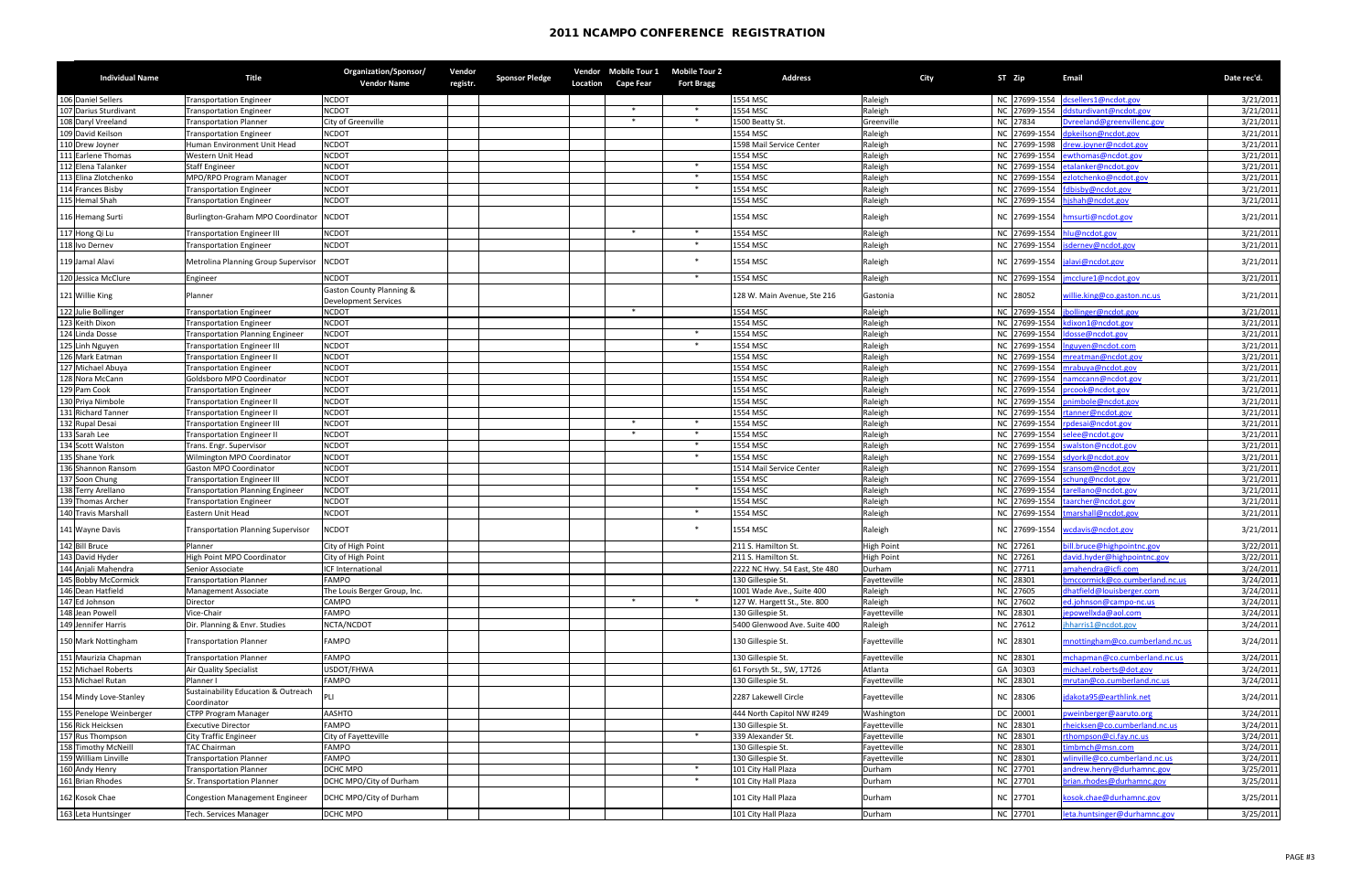|     | <b>Individual Name</b>   | <b>Title</b>                                             | Organization/Sponsor/<br><b>Vendor Name</b>   | Vendor<br>registr. | <b>Sponsor Pledge</b> | <b>Location</b> | <b>Cape Fear</b> | Vendor Mobile Tour 1 Mobile Tour 2<br><b>Fort Bragg</b> | <b>Address</b>                       | City                 | ST Zip        | <b>Email</b>                       | Date rec'd. |
|-----|--------------------------|----------------------------------------------------------|-----------------------------------------------|--------------------|-----------------------|-----------------|------------------|---------------------------------------------------------|--------------------------------------|----------------------|---------------|------------------------------------|-------------|
| 164 | Lynnise Hawes            | <b>Feasibility Studies Engineer</b>                      | <b>NCDOT</b>                                  |                    |                       |                 |                  |                                                         | 1 S. Wilmington St.                  | Raleigh              | NC 27601      | mhawes@ncdot.gov                   | 3/25/2011   |
|     | 165 Mike Stanley         | TIP Central Regional Mgr.                                | <b>NCDOT</b>                                  |                    |                       |                 |                  |                                                         | 1 S. Wilmington St.                  | Raleigh              | NC 27601      | ntstanley@ncdot.gov                | 3/25/2011   |
|     | 166 Rasay Abadilla       | Professional Engineer                                    | <b>NCDOT</b>                                  |                    |                       |                 | $\ast$           | $*$                                                     | 1 S. Wilmington St.                  | Raleigh              | NC 27601      | radadilla@ncdot.gov                | 3/25/2011   |
| 167 | <b>Rick Lakata</b>       | Sr. Program Engineer                                     | <b>NCDOT</b>                                  |                    |                       |                 |                  |                                                         | 1 S. Wilmington St.                  | Raleigh              | NC 27601      | jlakata@ncdot.gov                  | 3/25/2011   |
|     | 168 William Martin       | Proj. Mgmt. Unit Head                                    | <b>NCDOT</b>                                  |                    |                       |                 |                  |                                                         | 1 S. Wilmington St.                  | Raleigh              | NC 27601      | wmartin@ncdot.gov                  | 3/25/2011   |
|     | 169 Zhang Yanping        | <b>Transportation Engineer</b>                           | DCHC MPO/City of Durham                       |                    |                       |                 |                  |                                                         | 101 City Hall Plaza                  | Durham               | NC 27701      | yanping.zhang@durhamnc.gov         | 3/25/2011   |
|     | 170 Nick Polimeni        | <b>Principal Planner</b>                                 | City of Charlotte                             |                    |                       |                 |                  |                                                         | 210 N. Church St., Unit 3106         | Charlotte            | NC 28202      | npolimeni@charlottenc.gov          | 3/26/2011   |
|     | 171 Dana Stoogenke       | Director - AICP                                          | <b>Rocky River RPO</b>                        |                    |                       |                 | $\ast$           | $\ast$                                                  | 1000 N. 1st Street, Suite 17         | Albemarle            | NC 28001      | dstoogenke@rockyriverrpo.org       | 3/28/2011   |
|     | 172 Guy Cornman          | Director of Planning                                     | Davison County                                |                    |                       |                 |                  |                                                         | 211 S. Hamilton St.                  | <b>High Point</b>    | NC 27261      | zuy.Cornman@highpointnc.gov        | 3/28/2011   |
| 173 | Jennifer Collins         | <b>Senior Planner</b>                                    | City of Goldsboro                             |                    |                       |                 |                  |                                                         | PO Drawer A                          | Goldsboro            | NC 27533      | jcollins@ci.goldsboro.nc.us        | 3/28/2011   |
| 174 | Jesse Day                | <b>Regional Planner</b>                                  | Piedmont Triad RPO                            |                    |                       |                 |                  |                                                         | 2216 W. Meadowview Road, Ste.<br>201 | Greensboro           | NC 27407      | jday@ptcog.org                     | 3/28/2011   |
|     | Johanna Cockburn         | Planning Program Manager                                 | Piedmont Triad RPO                            |                    |                       |                 |                  | $\ast$                                                  | 2216 W. Meadowview Road, Ste.        | Greensboro           | NC 27407      | hcockburn@ptcog.org                | 3/28/2011   |
|     | 176 Jonathan Williamson  | <b>GIS Analyst/Design Visualist</b>                      | H. W. Lockner, Inc.                           |                    |                       |                 |                  |                                                         | 2840 Plaza Place, Suite 202          | Raleigh              | NC 27612      | williamson@hwlochner.com           | 3/28/2011   |
|     | 177 Kelly Larkins        | Student                                                  |                                               |                    |                       |                 |                  |                                                         | 1608 Guyer St.                       | <b>High Point</b>    | NC 27265      | kelarki@clemson.edu                | 3/28/2011   |
|     | 178 Kendra Parrish       | Senior Engineer                                          | Town of Holly Springs                         |                    |                       |                 |                  |                                                         | 128 S. Main St., PO Box 8            | <b>Holly Springs</b> | NC 27540      | cendra.parrish@hollyspringsnc.us   | 3/28/2011   |
|     | 179 Natalie Murdock      | <b>RPO Coordinator</b>                                   | Land-of-Sky Reg. Council                      |                    |                       |                 | $\ast$           | $*$                                                     | 339 New Leicester Hwy, Ste 140       | Asheville            | NC 28806      | natalie@landofsky.org              | 3/28/2011   |
|     | 180 Phil Conrad          | <b>Executive Director</b>                                | Cabarrus-Rowan MPO                            |                    |                       |                 |                  |                                                         | 135 Cabarrus Avenue East             | Concord              | NC 28025      | pconrad@mobilitysolution.com       | 3/28/2011   |
| 181 | Randy Guthrie            | <b>Planning Director</b>                                 | City of Goldsboro                             |                    |                       |                 |                  |                                                         | PO Drawer A                          | Goldsboro            | NC 27533      | crguthrie@ci.goldsboro.nc.us       | 3/28/2011   |
|     | 182 Stephen Browde       | <b>Vice President</b>                                    | H. W. Lockner, Inc.                           |                    |                       |                 |                  |                                                         | 2840 Plaza Place, Suite 202          | Raleigh              | NC 27612      | sbrowde@hwlochner.com              | 3/28/2011   |
|     | 183 Talmedge Baker       | Co-Chair                                                 | <b>Piedmont Triad RPO</b>                     |                    |                       |                 |                  |                                                         | 2216 W. Meadowview Road, Ste.<br>201 | Greensboro           | NC 27407      | tbaker@embarqmail.com              | 3/28/2011   |
|     | 184 Barb Mee             | Planner                                                  | City of Asheville                             |                    |                       |                 |                  |                                                         | <b>POB 7148</b>                      | Asheville            | NC 28802      | mee@ashevillenc.gov                | 3/29/2011   |
|     | 185 Candace Davis        | Senior Planner                                           | Town of Wake Forest                           |                    |                       |                 |                  |                                                         | 301 S. Brooks Street                 | <b>Wake Forest</b>   | NC 27587      | cdavis@wakeforestnc.gov            | 3/29/2011   |
|     | 186 Carrie Runser-Turner | Senior Planner                                           | Land-of-Sky Reg. Council                      |                    |                       |                 |                  | $\ast$                                                  | 339 New Leicester Hwy, Ste 140       | Asheville            | NC 28806      | carrie@landofsky.org               | 3/29/2011   |
|     | 187 John Kirby           | <b>Research Engineer</b>                                 | <b>NCDOT</b>                                  |                    |                       |                 |                  |                                                         | 104 Layetteville St.                 | Raleigh              | NC 27601      | jkirby@ncdot.gov                   | 3/29/2011   |
|     | 188 Keith Lewis          | Senior Project Manager                                   | Martin/Alexiou/Bryson, PC                     |                    |                       |                 |                  |                                                         | 4000 West Chase Blvd., Suite 530     | Raleigh              | NC 27687      | ceithlewis@mabtrans.com            | 3/29/2011   |
|     | 189 Kirk Stull           | Senior Vice President                                    | <b>HDR</b>                                    |                    |                       |                 |                  |                                                         | 440 S. Church St.                    | Charlotte            | NC 28202      | kirk.stull@hdrinc.com              | 3/29/2011   |
|     | 190 Lyuba Zuyeva         | <b>Transportation Planner</b>                            | French Broad River MPO                        |                    |                       |                 |                  |                                                         | 339 New Leicester Hwy, Ste 140       | Asheville            | NC 28806      | lyuba@landofsky.org                | 3/29/2011   |
| 191 | Mike Surasky             | Senior Transp. Proj. Manager                             | <b>HDR</b>                                    |                    |                       |                 |                  |                                                         | 440 S. Church St.                    | Charlotte            | NC 28202      | nike.surasky@hdrinc.com            | 3/29/2011   |
|     | 192 Mustansir Kadibhai   | Research Engineer                                        | <b>NCDOT</b>                                  |                    |                       |                 |                  |                                                         | 1549 Mail Service Center             | Raleigh              | NC 27699-1549 | mkadibhai@ncdot.gov                | 3/29/2011   |
|     | 193 Robert Bush          | <b>Transit Principal BRT</b>                             | <b>HDR</b>                                    |                    |                       |                 |                  |                                                         | 440 S. Church St.                    | Charlotte            | NC 28202      | obert.bush@hdrinc.com              | 3/29/2011   |
|     | 194 Bryant Buck          | <b>Planning Director</b>                                 | <b>Mid-East Commission</b>                    |                    |                       |                 | $\ast$           | $*$                                                     | 1385 John Small Avenue               | Washington           | NC 27889      | bbuck@mideastcom.org               | 3/30/2011   |
|     | 195 Colista Freeman      | Senior Planner                                           | Mulkey, Inc.                                  |                    |                       |                 |                  |                                                         | 6750 Tryon Road                      | Cary                 | NC 27518      | cfreeman@mulkeyinc.com             | 3/30/2011   |
|     | 196 Craig Gresham        | <b>Transportation Engineer</b>                           | <b>Clearbox Forecast Group</b>                |                    |                       |                 | $\ast$           |                                                         | 807 Kingswood Dr.                    | Cary                 | NC 27513      | craig@clearboxforecast.com         | 3/30/2011   |
|     | 197 Patrick Flanagan     | <b>RPO Planner</b>                                       | Eastern Carolina Council                      |                    |                       |                 | ∗                | $\ast$                                                  | 233 Middle Street                    | <b>New Bern</b>      | NC 28563      | oflanagan@eccog.org                | 3/30/2011   |
|     | 198 Randy Hume           | <b>Transit Director</b>                                  | City of Fayetteville                          |                    |                       |                 |                  |                                                         | 455 Grove St.                        | Fayetteville         | NC 28302      | hume@ci.fay.nc.us                  | 3/30/2011   |
|     | 199 Robert Dubnicka      | <b>Assistant Vice President</b>                          | The LPA Group Inc.                            |                    |                       |                 |                  |                                                         | 700 Huger St.                        | Columbia             | SC 29201      | rdubnicka@lpagroup.com             | 3/30/2011   |
|     | 200 Robert Will          | <b>RPO Planner</b>                                       | Eastern Carolina Council                      |                    |                       |                 |                  | $\ast$                                                  | 233 Middle Street                    | New Bern             | NC 28563      | will@eccog.org                     | 3/30/2011   |
|     | 201 Roger Henderson      | <b>Project Manager</b>                                   | Martin/Alexiou/Bryson, PC                     |                    |                       |                 |                  | $\ast$                                                  | 4000 West Chase Blvd. Ste. 530       | Raleigh              | NC 27607      | ogerhenderson@mabtrans.com         | 3/30/2011   |
|     | 202 Brian Dehler         | <b>Transportation Manager</b>                            | WSP-Sells                                     |                    |                       |                 | ∗                |                                                         | 15401 Weston Pkwy, Ste 100           | Cary                 | NC 27513      | brian.dehler@wspsells.com          | 3/31/2011   |
|     | 203 Bryant Brothers      | Consultant                                               |                                               |                    |                       |                 |                  |                                                         | 912 Maggie Lane                      | Elizabeth City       | NC 27909-9407 | bryantbrothers@gmail.com           | 3/31/2011   |
|     | 204 Craig Hughes         | <b>Transportation Planner</b>                            | <b>High Country RPO</b>                       |                    |                       |                 |                  |                                                         | 468 New Market Blvd.                 | Boone                | NC 28607      | chughes@regiond.org                | 3/31/2011   |
|     | Dr. Denise Boswell       | Interim Peanut Belt RPO<br><b>Transportation Planner</b> | Upper Coastal Plain Council of<br>Governments |                    |                       |                 | $\ast$           | $\ast$                                                  | 4778 Gardenia Circle                 | <b>Rocky Mount</b>   | NC 27804      | dboswell@wilsonnc.org              | 3/31/2011   |
|     | 206 Gavin Teng           | <b>Project Manager</b>                                   | WSP-Sells                                     |                    |                       |                 |                  |                                                         | 15401 Weston Pkwy, Ste 100           | Cary                 | NC 27513      | avin.teng@wspsells.com             | 3/31/2011   |
|     | <b>Glenn Mumford</b>     | Assistant State Roadway Design<br>Engineer               | <b>NCDOT</b>                                  |                    |                       |                 |                  |                                                         | 1582 Mail Service Center             | Raleigh              |               | NC 27699-1582 gmumford@ncdot.gov   | 3/31/2011   |
|     | Janet Robertson          | <b>Rural Transportation Planner</b>                      | Lumber River RPO                              |                    |                       |                 |                  |                                                         | 30 CJ Walker Road, Comtech Park      | Pembroke             | NC 28372      | janet.robertson@lumberrivercog.org | 3/31/2011   |
|     | 209 Jay Evans            | Principal                                                | Cambridge Systematics, Inc.                   |                    |                       |                 |                  |                                                         | 4800 Hampden Lane, Suite 800         | Bethesda             | MD 20814      | eewww@aol.com                      | 3/31/2011   |
|     | Joel Strickland          | <b>RPO Director</b>                                      | Mid-Carolina RPO                              |                    |                       |                 |                  |                                                         | POB 1510, 130 Gillespie St.          | Fayetteville         | NC 28302      | karjogar@aol.com                   | 3/31/2011   |
|     | John Evans               | Principal                                                | Cambridge Systematics, Inc.                   |                    |                       |                 |                  |                                                         | 4800 Hampden Lane Ste 800            | Bethesda             | MD 20814      | evans@camsys.com                   | 3/31/2011   |
|     | Marc Howlett             | Student                                                  |                                               |                    |                       |                 |                  |                                                         | Campus Box #3140                     | <b>Chapel Hill</b>   | NC 27599      | nhowlett@email.unc.edu             | 3/31/2011   |
|     | <b>Richard DiCesare</b>  | <b>City Traffic Engineer</b>                             | City of Greenville PWD                        |                    |                       |                 |                  |                                                         | 1500 Beatty Street                   | Greenville           | NC 27834      | dicesare@greenvillenc.gov          | 3/31/2011   |
|     | 214 Roland Hall          | <b>RTAC Chair</b>                                        | Mid-Carolina RPO                              |                    |                       |                 |                  |                                                         | POB 1510, 130 Gillespie St.          | Fayetteville         | NC 28302      | jstrickland@mccog.org              | 3/31/2011   |
|     | 215 Ron McCollum         | Roadway Design Project Engineer                          | <b>NCDOT</b>                                  |                    |                       |                 |                  |                                                         | 6203 O'Conner St.                    | Raleigh              | NC 27617      | emccollum@ncdot.gov                | 3/31/2011   |
|     | 216 Beth Smyre           | <b>Project Planning Engineer</b>                         | <b>NCDOT</b>                                  |                    |                       |                 |                  |                                                         | 1548 Mail Service Center             | Raleigh              |               | NC 27699-1548 bsmyre@ncdot.gov     | 3/31/2011   |
|     | 217 Karen Capps          | <b>Transportation Engineer</b>                           | NCDOT/PDEA                                    |                    |                       |                 |                  |                                                         | 1548 Mail Service Center             | Raleigh              |               | NC 27699-1548 kbcapps@mcdpt/gov    | 3/31/2011   |
| 218 | Rob Hansen               | Eastern Project Development Unit<br>Head                 | <b>NCDOT</b>                                  |                    |                       |                 |                  |                                                         | 1548 Mail Service Center             | Raleigh              |               | NC 27699-1548 rhanson@ncdot.gov    | 3/31/2011   |
|     | 219 Vincent Rhea         | <b>Project Planning Engineer</b>                         | <b>NCDOT</b>                                  |                    |                       |                 |                  |                                                         | 1548 Mail Service Center             | Raleigh              |               | NC 27699-1548 vrhea@ncdot.gov      | 3/31/2011   |
|     | John Kim                 | <b>Travel Demand Modeler</b>                             | Piedmont Authority for Regional               |                    |                       |                 | $\ast$           |                                                         | 7800 Airport Center Dr.              | Greensboro           |               |                                    | 3/31/2011   |
| 220 |                          |                                                          | Transportation                                |                    |                       |                 |                  |                                                         |                                      |                      | NC 27409      | johnk@partnc.org                   |             |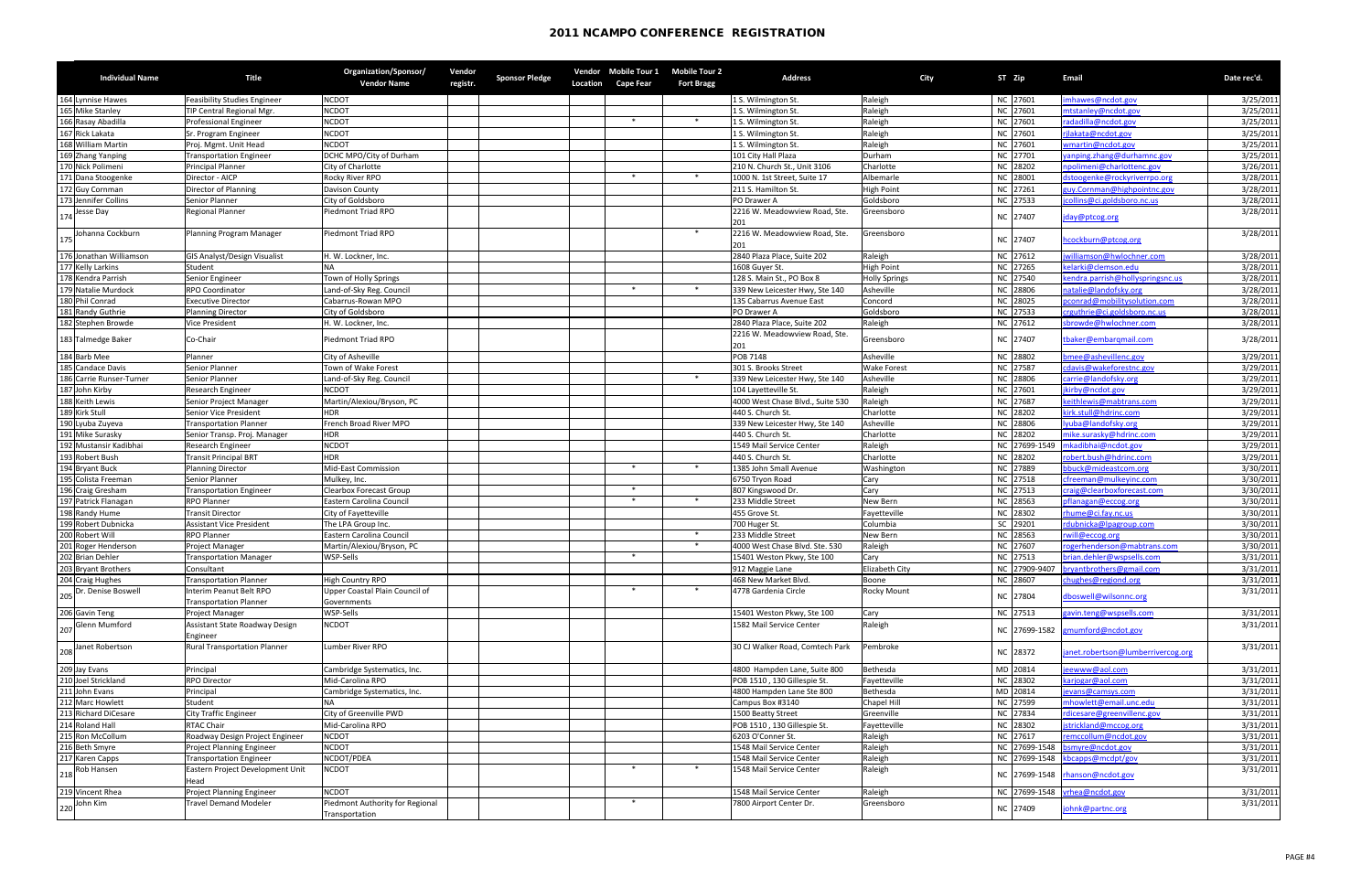|                                 | <b>Individual Name</b>                | <b>Title</b>                                         | Organization/Sponsor/<br><b>Vendor Name</b>                      | Vendor<br>registr. | <b>Sponsor Pledge</b> | Vendor<br><b>Location</b> | <b>Mobile Tour 1</b><br><b>Cape Fear</b> | Mobile Tour 2<br><b>Fort Bragg</b> | <b>Address</b>                                                                             | <b>City</b>            | ST Zip               | <b>Email</b>                                                         | Date rec'd.            |
|---------------------------------|---------------------------------------|------------------------------------------------------|------------------------------------------------------------------|--------------------|-----------------------|---------------------------|------------------------------------------|------------------------------------|--------------------------------------------------------------------------------------------|------------------------|----------------------|----------------------------------------------------------------------|------------------------|
| 221                             | Jon Stewart                           | GIS/Modeler                                          | Piedmont Authority for Regional<br>Transportation                |                    |                       |                           |                                          |                                    | 7800 Airport Center Dr.                                                                    | Greensboro             | NC 27409             | jons@partnc.org                                                      | 3/31/2011              |
|                                 | 222 Aaron Heustess                    | <b>Transportation Analyst</b>                        | Kimley-Horn & Associates                                         |                    |                       |                           |                                          |                                    | 3001 Weston Parkway                                                                        | Cary                   | NC 27513             | aron.heustess@kimley-horn.com                                        | 4/1/2011               |
|                                 | 223 Allison Fluitt                    | <b>Transportation Engineer</b>                       | Kimley-Horn & Associates                                         |                    |                       |                           |                                          |                                    | 3001 Weston Parkway                                                                        | Cary                   | NC 27513             | allison.fluitt@kimley-horn.com                                       | 4/1/2011               |
|                                 | Anne Lenart-Redmond                   | Director of Transportation Planning                  | <b>HNTB</b>                                                      |                    |                       |                           |                                          |                                    | 343 E. Six Forks Road, Suite 200                                                           | Raleigh                | NC 27609             | aredmond@htnb.com                                                    | 4/1/2011               |
|                                 | 225 Billy Stalcup                     | <b>Sales</b>                                         | Utilicom Supply Associates, LLC                                  |                    |                       |                           |                                          |                                    | 4400 Shackleford Road                                                                      | Norcross               | GA 30093             | bstalcup@utilicomsupply.com                                          | 4/1/2011               |
|                                 | 226 Christy Shumate                   | Sr. Transportation Planner                           | HNTB/NCTA                                                        |                    |                       |                           |                                          |                                    | 5400 Glenwood Ave. Suite 400                                                               | Raleigh                | NC 27522             | cmshumate@ncdot.gov                                                  | 4/1/2011               |
|                                 | 227 Faye Lewis                        | <b>RPO Planner</b>                                   | Mid-Carolina COG                                                 |                    |                       |                           |                                          |                                    | PO Drawer 1510                                                                             | Fayetteville           | NC 28312             | jkstrickland@mccog.org                                               | 4/1/2011               |
|                                 | 228 Jim Caldwell                      | <b>COG Director</b>                                  | Mid-Carolina COG                                                 |                    |                       |                           |                                          |                                    | PO Drawer 1510                                                                             | Fayetteville           | NC 28312             | jkstrickland@mccog.org                                               | 4/1/2011               |
|                                 | 229 Joel Strickand                    | <b>RPO Director</b>                                  | Mid-Carolina RPO                                                 |                    |                       |                           |                                          |                                    | PO Drawer 1510                                                                             | Fayetteville           | NC 28312             | carjogar@aol.com                                                     | 4/1/2011               |
|                                 | 230 John Burris                       | <b>Transportation Planner</b>                        | <b>HNTB</b>                                                      |                    |                       |                           |                                          |                                    | 343 E. Six Forks Road, Suite 200                                                           | Raleigh                | NC 27609             | ourris@htnb.com                                                      | 4/1/2011               |
|                                 | 231 Jonathan Guy                      | Transportation Engineer                              | Kimley-Horn & Associates                                         |                    |                       |                           |                                          |                                    | 2000 South Boulevard, Suite 440                                                            | Charlotte              | NC 28203             | onathan.guy@kimley-horn.com                                          | 4/1/2011               |
| 232                             | Jonathan Whitehurst                   | Transportation Planner                               | Kimley-Horn & Associates                                         |                    |                       |                           |                                          |                                    | 3001 Weston Parkway                                                                        | Cary                   | NC 27513             | onathan.whitehurst@kimley-horn.com                                   | 4/1/2011               |
|                                 | 233 Karen Taylor                      | Transportation Engineer                              | <b>URS Corporation</b>                                           |                    |                       |                           | $\ast$                                   |                                    | 1600 Perimeter Pk. Dr.; Suite 400                                                          | Morrisville            | NC 27560             | karentaylor 2000@gmail.com                                           | 4/1/2011               |
|                                 | 234 Matt West                         | Roadway Engineer                                     | Kimley-Horn & Associates                                         |                    |                       |                           |                                          |                                    | 3001 Weston Parkway                                                                        | Cary                   | NC 27513             | matthew.west@kimley-horn.com                                         | 4/1/2011               |
| 235                             | Sreelkanth Nandagiri                  | Program Director                                     | <b>AECOM</b>                                                     |                    |                       |                           | ∗                                        | $\ast$                             | 701 Corporate Center Dr., Suite                                                            | Raleigh                | NC 27607             | sreekanth.nandagiri@aecom.com                                        | 4/1/2011               |
|                                 |                                       |                                                      |                                                                  |                    |                       |                           |                                          |                                    | #475                                                                                       |                        |                      |                                                                      |                        |
|                                 | 236 Marsha Bryant                     | Planner                                              | City of Fayetteville                                             |                    |                       |                           |                                          |                                    | 433 Hay Street                                                                             | Fayetteville           | NC 28301             | Mbryant@ci.fay.nc.us                                                 | 4/1/2011               |
| 237                             | John Johnson                          | Group Leader/Project Mgr.                            | <b>STV</b>                                                       |                    |                       |                           |                                          |                                    | 1000 W. Morehead St., Suite 200,                                                           | Charlotte              | NC 28208             | john.johnson@stvinc.com                                              | 4/3/2011               |
|                                 | 238 Curtis Bridges                    | Bike Ped. Trans. Planner                             | Stewart Engineering, Inc.                                        |                    |                       |                           |                                          |                                    | 421 Fayetteville St., Suite 400                                                            | Raleigh                | NC 27601             | ithomas@stewart-eng.com                                              | 4/4/2011               |
|                                 | 239 Iona Thomas                       | Associate VP                                         | Stewart Engineering, Inc.                                        |                    |                       |                           | $\ast$                                   |                                    | 421 Fayetteville St., Suite 400                                                            | Raleigh                | NC 27601             | ithomas@stewart-eng.com                                              | 4/4/2011               |
|                                 | 240 Jan Anderson                      | President                                            | <b>JKA Engineering</b>                                           |                    |                       |                           |                                          |                                    | 3504 Castellaine Dr.                                                                       | Charlotte              | NC 28226             | an@jkaengineering.com                                                | 4/4/2011               |
|                                 | 241 William "Bill" Coxe               | Transportation Planner                               | Town of Huntersville                                             |                    |                       |                           |                                          |                                    | <b>POB 664</b>                                                                             | Huntersville           | NC 28070             | bcoxe@huntersville.org                                               | 4/4/2011               |
|                                 | 242 Mark Freeman                      | <b>Transportation Engineering Manager</b>            | <b>Hatch Mott Macdonald</b>                                      |                    |                       |                           |                                          |                                    | 2929 Old Trafford Way                                                                      | Raleigh                | NC 27606             | mark.freeman@hatchmott.com                                           | 4/5/2011               |
|                                 | 243 Nathan Phillips                   | Senior Projects Manager                              | Hatch Mott Macdonald                                             |                    |                       |                           |                                          |                                    | 720 Ravel Street                                                                           | Raleigh                | NC 27606             | nathan.phillips@hatchmott.com                                        | 4/5/2011               |
|                                 | 244 Mike Krannitz                     | Senior VP, Dir. of Transportation                    | Stewart Engineering, Inc.                                        |                    |                       |                           |                                          |                                    | 421 Fayetteville St., Suite 400                                                            | Raleigh                | NC 27601             | mkrannitz@stewart-eng.com                                            | 4/6/2011               |
|                                 | 245 Neil Burke                        | <b>Transportation Planner</b>                        | <b>Town of Mooresville</b>                                       |                    |                       |                           |                                          |                                    | 413 N. Main Street                                                                         | Mooresville            | NC 28115             | nburke@ci.mooresville.nc.us                                          | 4/7/2011               |
|                                 | 246 Andrew Bryant                     | Planner                                              | Lake Norman RPO                                                  |                    |                       |                           |                                          |                                    | 524 N. Tryon Street                                                                        | Charlotte              | NC 28208             | andrewbryant@gmail.com                                               | 4/7/2011               |
|                                 | 247 Samantha Lloyd                    | Planning Technician                                  | City of Dunn Planning Dept.                                      |                    |                       |                           |                                          |                                    | P.O. Box 1065                                                                              | Dunn                   | NC 28335             | SLLOYD@dunn-nc.org                                                   | 4/8/2011               |
|                                 | 248 Steven Neuschafer                 | Marketing & Planning Dir.                            | City of Dunn Planning Dept.                                      |                    |                       |                           |                                          |                                    | P. O. Box 1065                                                                             | Dunn                   | NC 28335             | Sneuschafer@dunn-nc.org                                              | 4/8/2011               |
|                                 | 249 John Hodges-Copple                | Reg. Planning Director                               | Triangle J COG                                                   |                    |                       |                           |                                          |                                    | POB 12276                                                                                  | Research Triangle Park | NC 27709             | ohnhc@tjcog.org                                                      | 4/12/2011              |
|                                 | 250 Joseph Hopkins                    | Deputy Division Engineer, Div. 5                     | <b>NCDOT</b>                                                     |                    |                       |                           |                                          |                                    | 2612 N. Duke St.                                                                           | Durham                 | NC 27704             | hopkins@ncdot.gov                                                    | 4/12/2011              |
| 251                             | Peter Trencansky                      | Transportation Engineer                              | <b>URS Corporation</b>                                           |                    |                       |                           |                                          |                                    | 5100 Holly Ridge Farm Road                                                                 | Raleigh                | NC 27616             | oeter.trencansky@urscorp.com                                         | 4/13/2011              |
| 252                             | James Morrison                        | Triangle Regional Office Director                    | <b>Davenport Transportation</b>                                  |                    |                       |                           |                                          |                                    | 8825 Colesbury Drive                                                                       | Raleigh                | NC 27615             | morrison@davenportworld.com                                          | 4/14/2011              |
| 253                             | Louis Raymond                         | Project Manager                                      | <b>AECOM</b>                                                     |                    |                       |                           |                                          |                                    | 6201 Fairview Road, Suite 400                                                              | Charlotte              | NC 28210             | ou.raymond@aecom.com                                                 | 4/15/2011              |
|                                 | 254 Dan Mikkelson                     | <b>City Engineer</b>                                 | City of Salisbury                                                |                    |                       |                           |                                          |                                    | P.O. Box 479                                                                               | Salisbury              | NC 28145             | Imikk@salisburync.gov                                                | 4/18/2011              |
|                                 | 255 Jeff Weisner                      | Planning Dept. Manager                               | <b>JRS Corporation</b>                                           |                    |                       |                           |                                          |                                    | 8633 Langtree Lane                                                                         | Raleigh                | NC 27613             | jeff weisner@urscorp.com                                             | 4/19/2011              |
|                                 | 256 Martin Kinnamon                   | <b>Travel Demand Modeler</b>                         | City of Charlotte                                                |                    |                       |                           |                                          |                                    | 1506 Minosa Avenue                                                                         | Charlotte              | NC 28205             | nkinnamon@charlottenc.gov                                            | 4/19/2011              |
| 257                             | James Salmons<br>257 Daniel Van Liere | Planning Technician<br><b>Transportation Planner</b> | <b>Upper Coastal Plain RPO</b><br><b>Upper Coastal Plain RPO</b> |                    |                       |                           |                                          |                                    | 120 W. Washington St., Suite 2110 Nashville<br>120 W. Washington St., Suite 2110 Nashville |                        | NC 27856<br>NC 27856 | rosemary.dorsey@nashcountync.gov<br>rosemary.dorsey@nashcountync.gov | 4/20/2011<br>4/20/2011 |
|                                 |                                       |                                                      |                                                                  |                    |                       |                           |                                          |                                    |                                                                                            |                        |                      |                                                                      |                        |
|                                 | 258 Stuart Basham                     | <b>Transportation Engineer</b>                       | Mecklenburg Union MPO                                            |                    |                       |                           |                                          |                                    | 8106 Ship St. #416                                                                         | Charlotte              | NC 28269             | sbasham@ci.charlotte.nc.us                                           | 4/21/2011              |
| 259                             | <b>Chris Clark</b>                    | <b>Transportation Planner</b>                        | Waccamaw Reg. Council of Gov.                                    |                    |                       |                           |                                          |                                    | 1230 Highmarket                                                                            | Georgetown             | SC 29440             | cc wrcog@yahoo.com                                                   | 4/21/2011              |
|                                 | 260 Matthew Hayes                     | Associate/Sr. Planner                                | Alta Planning                                                    |                    |                       |                           |                                          |                                    | 711 SE Grand Avenue                                                                        | Portland               | OR 97214             | matthayes@altaplanning.com                                           | 4/21/2011              |
|                                 | 261 Adrian Miller                     | <b>Assistant City Manager</b>                        | City of Belmont                                                  |                    |                       |                           |                                          |                                    | <b>POB 431</b>                                                                             | Belmont                | NC 28012             | amiller@cityofbelmont.org                                            | 4/21/2011              |
| 262                             | Padam Singh                           | Director - Planning and Design                       | <b>HNTB</b>                                                      |                    |                       |                           |                                          |                                    | 121 W. Trade Street                                                                        | Charlotte              | NC 28202             | osingh@hntb.com                                                      | 4/25/2011              |
| 263                             | Chris Rountree                        | <b>Planning Director</b>                             | Halifax County Gov. - Peanut Belt<br><b>RPO</b>                  |                    |                       |                           |                                          |                                    | P. O. Box 69                                                                               |                        |                      | rountreec@halifaxnc.com                                              | 4/27/2011              |
| 264                             | Lucy Penegar                          |                                                      | <b>Gaston County Historic</b><br><b>Preservation Committee</b>   |                    |                       |                           |                                          |                                    | c/o Gaston MPO, P. O. Box 1748                                                             | Gastonia               | NC 28053             | rmpenegar@msn.com                                                    | 4/1/2011               |
|                                 | 265 Jeff Brubaker                     | <b>Transportation Planner</b>                        | Town of Carboro                                                  |                    |                       |                           |                                          |                                    | 301 W. Main St.                                                                            | Carrboro               | NC 27510             | JBrubaker@ci.carrboro.nc.us                                          | 4/26/2011              |
|                                 |                                       |                                                      |                                                                  |                    |                       |                           |                                          |                                    |                                                                                            |                        |                      |                                                                      |                        |
| 266<br>267<br>268<br>270<br>270 |                                       |                                                      |                                                                  |                    |                       |                           |                                          |                                    |                                                                                            |                        |                      |                                                                      |                        |
|                                 |                                       |                                                      |                                                                  |                    |                       |                           |                                          |                                    |                                                                                            |                        |                      |                                                                      |                        |
|                                 |                                       |                                                      |                                                                  |                    |                       |                           |                                          |                                    |                                                                                            |                        |                      |                                                                      |                        |
|                                 |                                       |                                                      |                                                                  |                    |                       |                           |                                          |                                    |                                                                                            |                        |                      |                                                                      |                        |
|                                 | Hank to enter payment                 |                                                      |                                                                  |                    |                       |                           |                                          |                                    |                                                                                            |                        |                      |                                                                      |                        |
|                                 | <b>Missing Information</b>            |                                                      |                                                                  |                    |                       |                           |                                          |                                    |                                                                                            |                        |                      |                                                                      |                        |
|                                 | Refund                                |                                                      |                                                                  |                    |                       |                           |                                          |                                    |                                                                                            |                        |                      |                                                                      |                        |